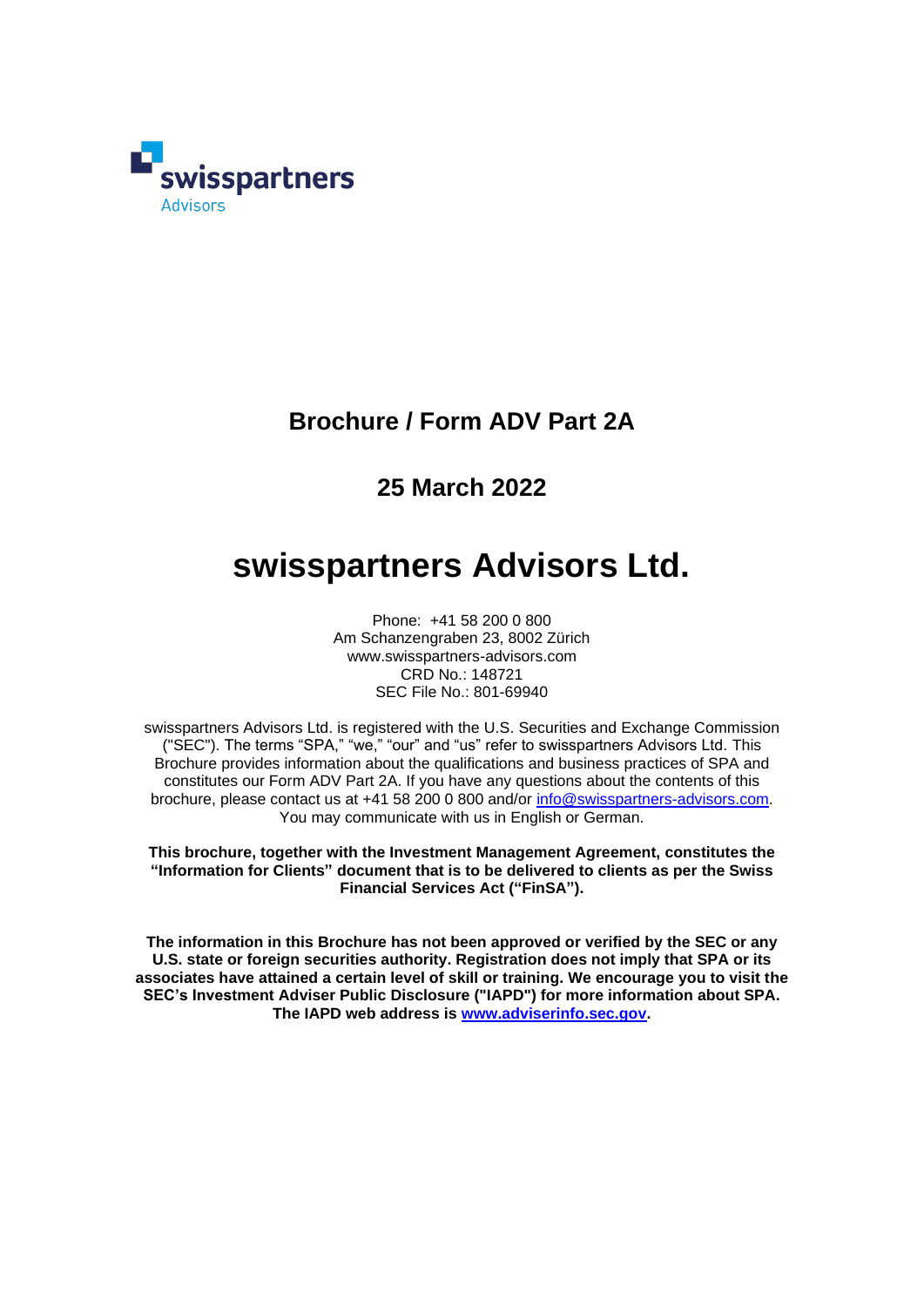This page should be left blank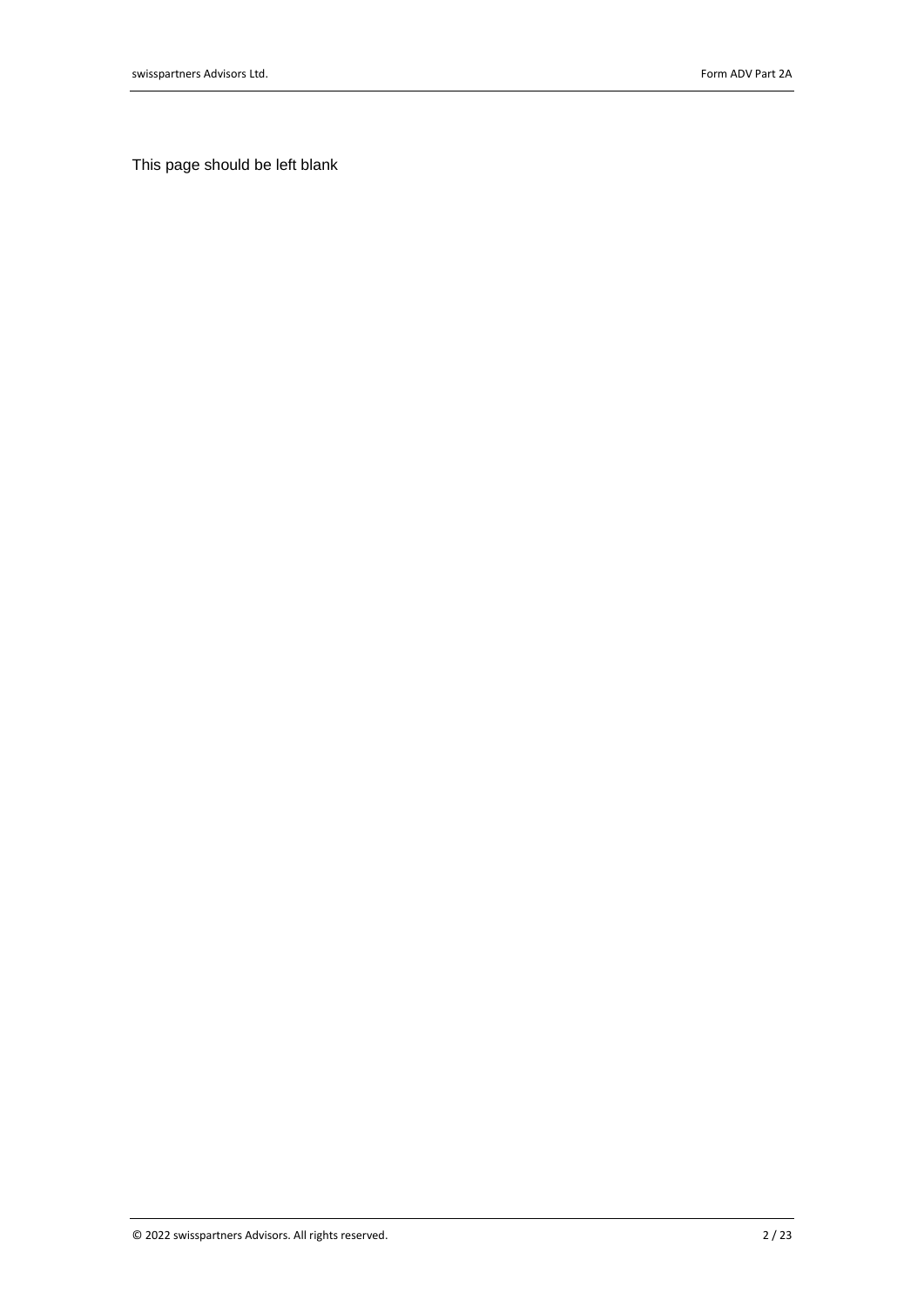# **Item 2 – Material Changes**

Since our last annual amendment to this Brochure filed on March 26, 2021, the following material changes occurred:

- SPA has entered into two new service level agreements with swisspartners AG, Vaduz "SPFL" and swisspartners AG, Zurich ("SPCH"), both asset management companies under common ownership with SPA by swisspartners Group ("SPG"). Following these contractual arrangements, SPFL is providing portfolio risk management services to SPA. Maria Gorecka, employed now by SPCH, continues performing her tasks and responsibilities of SPA's Chief Compliance Officer on a delegation basis (Item 10).
- On February 17, 2022, Dominique J. Spillman, CEO of SPA, has stepped down from the swisspartners Advisors Board of Directors. Thomas Kostkiewicz, CLO, has been elected as a new Board Member.

SPA will notify you of material changes to this Brochure on an annual basis and when it is amended.

You may request our Brochure by sending a written request to us at our Zürich address, set out on the cover page. Our Brochure may also be viewed at the SEC website [https://www.adviserinfo.sec.gov.](https://www.adviserinfo.sec.gov/)

If clarification is needed on any point, please contact us at +41 58 200 0 800 and/or [info@swisspartners-advisors.com.](mailto:info@swisspartners-advisors.com)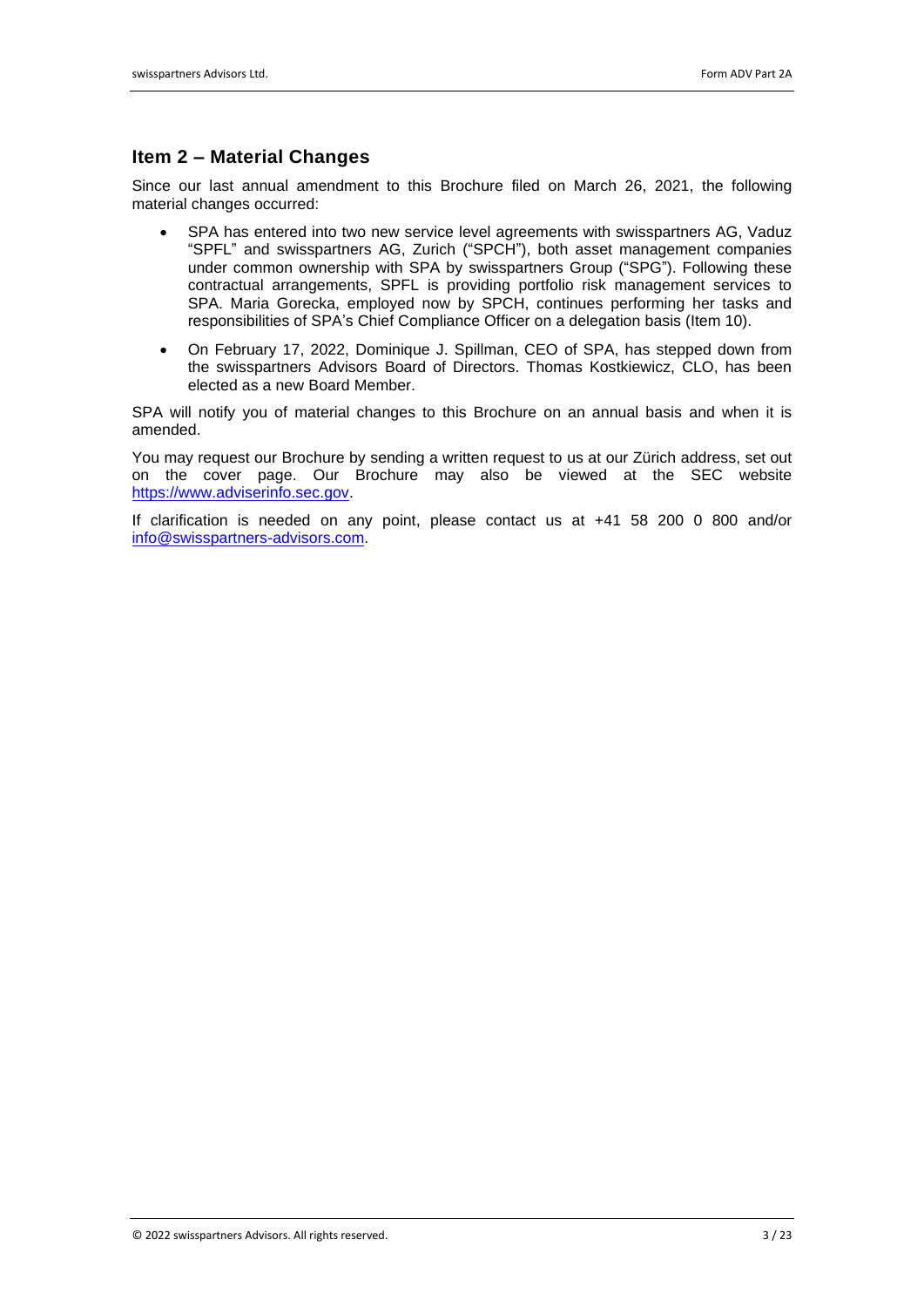# **Item 3 – Table of Contents**

| 15. Item 11 – Code of Ethics, Participation or Interest in Client Transactions and Personal Trading. |  |
|------------------------------------------------------------------------------------------------------|--|
|                                                                                                      |  |
|                                                                                                      |  |
|                                                                                                      |  |
|                                                                                                      |  |
|                                                                                                      |  |
|                                                                                                      |  |
|                                                                                                      |  |
|                                                                                                      |  |
|                                                                                                      |  |
|                                                                                                      |  |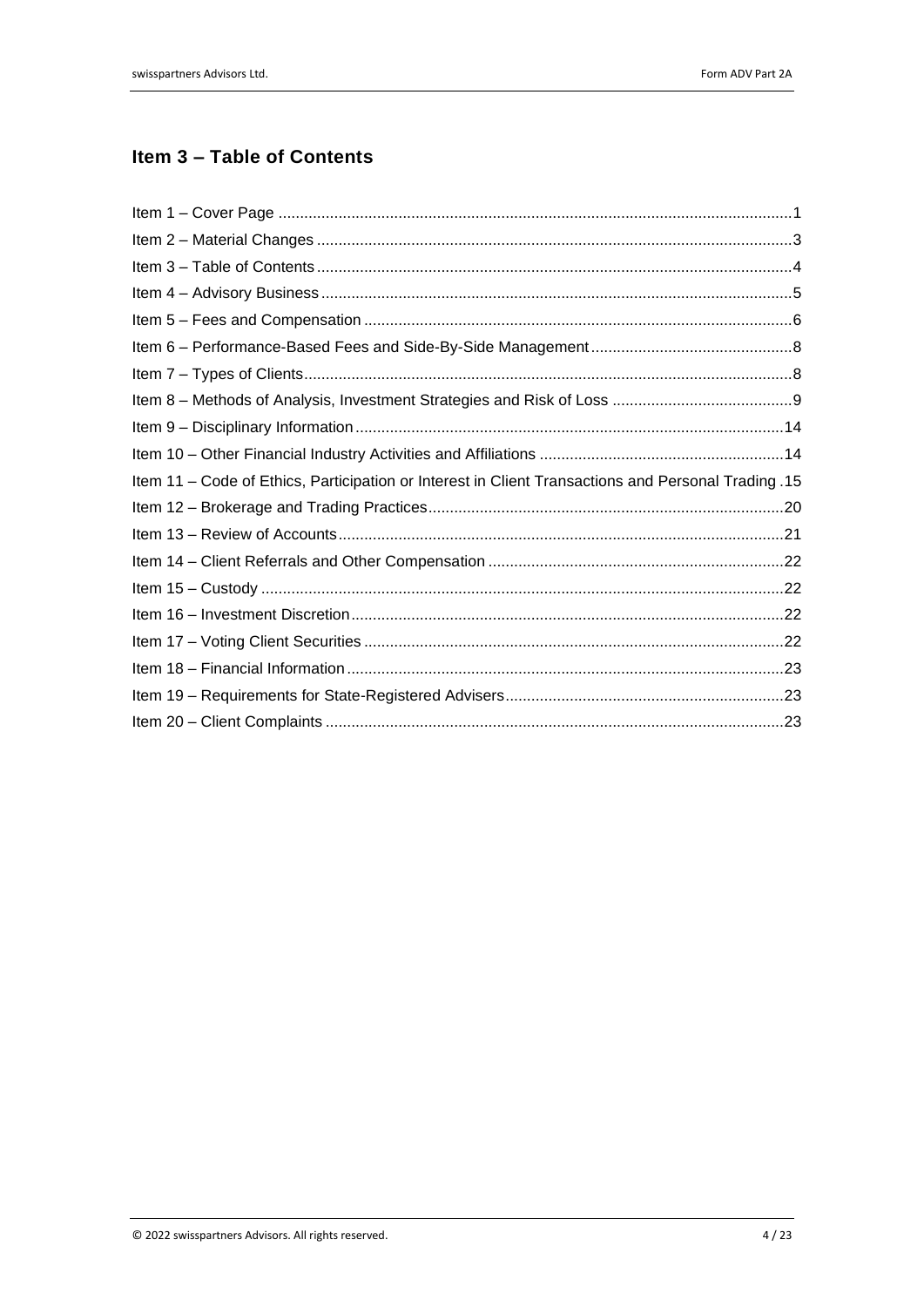### **Item 4 – Advisory Business**

SPA was founded in October 2008 as a corporation (Aktiengesellschaft) under Swiss laws with its registered office in Zurich. Since 2020 SPA is a member of the Swiss Public Limited Company for Supervision ("AOOS"), a self-regulatory organization of asset managers and trustees.

AOOS monitors and supervises swisspartners on behalf of the FINMA with regard to compliance with the Swiss Code of Professional Conduct and implementation of the requirements of the FinSA as well as the Federal Act of 15 June 2018 on Financial Institutions (FinIA) and the Federal Act of 10 October 1997 on Combating Money Laundering and the Financing of Terrorism (AMLA).

Swiss Public Limited Company for Supervision (AOOS)

Clausiusstrasse 50

8006 Zurich, Switzerland

Tel. number: +41 44 215 98 98

E-mail: [info@aoos.ch](mailto:info@aoos.ch)

Website: www.aoos.ch

Furthermore, in 2020 SPA became a member of the Ombud Finance Switzerland ("OFS"), a Swiss Foundation dedicated to provide dispute resolution services to financial advisers and their clients. SPA registered with the SEC on February 26, 2009. SPA has also filed under and relies on the Canadian international adviser exemption of National Instrument 31-103 ("NI 31-103") in the Canadian province of British Columbia.

SPA meets the requirements for acting as an asset manager for the transitional periods under the Swiss Federal Act on Financial Services ("FinSA") and the Swiss Federal Act on Financial Institutions ("FinIA"). With these transitional periods, SPA will obtain the necessary authorization from the Swiss Financial Market Supervisory Authority ("FINMA").

SPA is a direct, wholly owned subsidiary of swisspartners Group AG ("SPG"). We have 5 employees.

SPG, which has its registered office in Zurich, through its various affiliated companies, has approximately 100 persons on staff and is one of the largest private independent investment management firms by assets under management and number of clients in Switzerland. SPG holds 100% of the voting equity of SPA and controls SPA as this term is defined and used in the U.S. Investment Advisers Act of 1940 ("Advisers Act").

swisspartners AG ("SPCH"), a related person of ours, incorporates, apart from our activities, the group's core activities asset management and investment advisory services for an international clientele.

SPA provides discretionary asset management services to individuals, trusts, insurances, foundations, and corporations ("Clients") resident in the United States ("U.S. Clients"), U.S. taxpayers resident outside the United States and non-U.S. clients/taxpayers. More information about our types of Clients is in Item 7.

SPA's investment approach is intended primarily for investors with a long-term investment horizon. In that respect, SPA focuses on what it believes to be high-quality investments in various asset classes. SPA also believes in the long-term merits of international diversification as a way to enhance portfolio return.

SPA offers the following types of strategies via separately managed accounts: Global Defensive, Global Conservative, Global Balanced, Global Dynamic, Global Equities, and International Equities. Global Defensive, Global Conservative, Global Balanced and Global Dynamic are "blended" strategies (see Item 8).

© 2022 swisspartners Advisors. All rights reserved. 5 / 23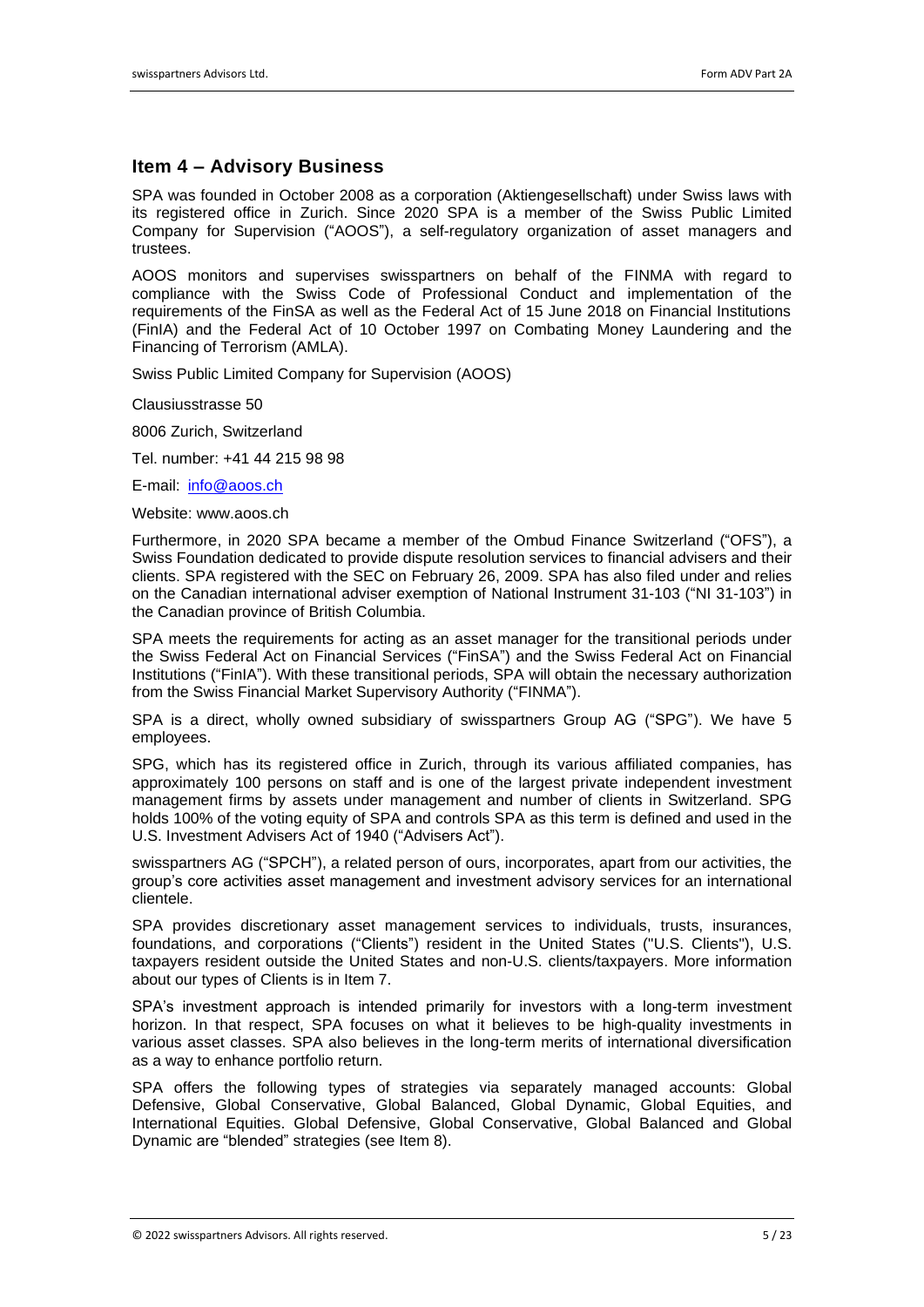For all our strategies we follow a combination of top-down and bottom-up value and growthoriented investment approach with the asset allocation decision being the biggest source of performance.

More information is available about us in our Form ADV Part 1.

There is no account minimum. However, SPA believes that a minimum amount of USD 5,000,000 typically permits adequate diversification of a Client's portfolio. SPA reserves the right to enter into agreements with Clients that have different account sizes.

When they open an account with us, Clients sign an Investment Management Agreement ("IMA"). Clients must also complete an account opening documentation and/or Power of Attorney document provided by their custodian bank before we may provide discretionary advisory services. Under the IMA, SPA is authorized to manage the Client's assets on a fully discretionary basis, according to the Client's written investment needs, objectives and restrictions as set forth in the IMA and amended from time to time when the Client so requests. Under the IMA, SPA will be responsible for determining the account's asset allocation and for investing the account's assets subject to the Client's requirements. SPA will periodically review and adjust a discretionary account's asset allocation and holdings in response to economic, political, or market conditions, as well as to updates to a Client's restrictions.

As of **December 31, 2021**, we managed the following amount of assets:

| <b>Discretionary Assets</b> | USD 581'850'825 |  |  |
|-----------------------------|-----------------|--|--|
| Non-discretionary Assets    | <b>USD</b>      |  |  |
| <b>Total</b>                | USD 581'850'825 |  |  |

# **Item 5 – Fees and Compensation**

SPA offers discretionary asset management services for an asset management fee. This fee is calculated as a percentage of assets under management, with a minimum quarterly charge of CHF 3,000. The minimum fees may and can exceed the recommendations of the Swiss Association of Asset Managers (maximum 1.5% p.a.) in cases where the assets under management do not reach the mathematical minimum volume. The minimum fees are levied in order to enable SPA to cover the costs of the mandate.

SPA also offers a performance-based fee if Client requests this. Such Clients will be then charged a fixed base asset management fee and a performance-based fee, provided that the performance is positive over the quarter. A performance-based fee is calculated quarterly and charged in arrears based on the increase of the assets under management in the Client's account over the previous quarter. If there is a net increase (after fixed base management and custodian fees) in assets under management over the quarter a performance fee is charged. No performance fee will be charged until the account experiences net increase (after all fees) in a subsequent quarter and the Client will only be charged a fixed asset management fee calculated as described below. The performance-based fee is negotiable and disclosed in the discretionary IMA between the Client and swisspartners. See Item 6 below for a discussion of performance-based fees.

Unless otherwise stated, both types of fees are called "Fees".

Fees are payable in advance. Fees are calculated in Swiss Francs and charged in the Client's reference currency (i.e. USD) on the first business day of each calendar quarter based on the fair market value of the assets under management in the Client's account on the last business day of the previous quarter as valued by the custodian. If the Client reference currency is a currency other than CHF, to exchange CHF to the reference currency SPA applies the middleof-the day rates of the last business day in Zurich of the previous quarter as published by Telekurs.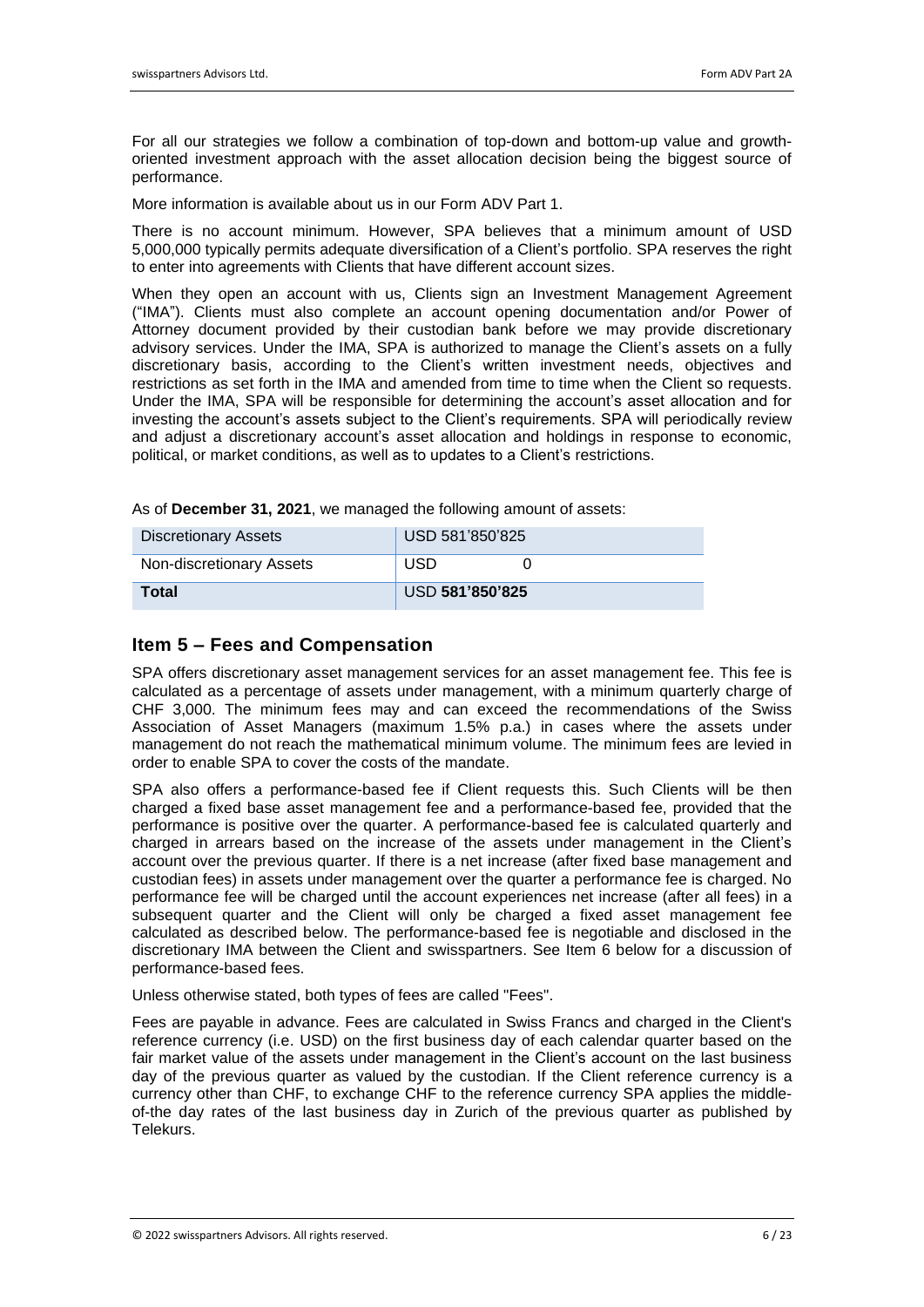Each custodian is responsible for valuing all positions held for a Client in that Client's custodial account.

Under a service level agreement between SPA and swisspartners Corporate AG ("SPCO") ("SPA-SPCO SLA"), SPCO is responsible for calculating Fees based upon custodian valuations, which are reviewed and, if required, reconciled by SPA. The Fee calculation is verified independently within the scope of our annual audit by an independent audit company. Fees paid in advance will be refunded pro rata forthwith upon termination of the relationship for any reason, free from any deduction or set-off (save for bona fide unsettled securities transactions that were completed but not yet paid for). No termination fee is charged. No Fee adjustment will be made during any period with respect to the appreciation or depreciation of account asset values during that period. This means that if during a quarter the value of the assets in a Client account moves into or falls out of the "Assets under Management" bracket (see the Fee schedule below), the marginal rate applicable at the beginning of the period will be applied for that period.

| Assets under management | <b>Marginal Rate</b> |               | Effective rate*  |               |
|-------------------------|----------------------|---------------|------------------|---------------|
| in CHF or equivalent    | <b>Blended**</b>     | <b>Equity</b> | <b>Blended**</b> | <b>Equity</b> |
| 0.5M                    | 0.95%                | 1.05%         | 0.95%            | 1.05%         |
| 5-10M                   | 0.85%                | 0.95%         | 0.90%            | 1.00%         |
| 10-20M                  | 0.75%                | 0.85%         | 0.83%            | 0.93%         |
| 20-50M                  | 0.65%                | 0.75%         | 0.72%            | 0.82%         |
| 50M and higher          | negotiable           | negotiable    | negotiable       | negotiable    |

Management Fee Schedule as of January 1, 2020:

\*The effective rate is calculated on the maximum amount in the corresponding range.

\*\* Mandates that include various asset classes (i.e. "Defensive", "Conservative", "Balanced" and "Dynamic" mandate)

Existing clients who entered into a relationship with SPA before January 1, 2020 will remain on their current fee schedule as outlined in their signed asset management agreement with SPA.

Any changes to existing fee arrangements will be disclosed to clients, as relevant, per the terms of the client agreements which govern their relationship with SPA.

With account openings at custodian banks nowadays being more complex and time consuming, SPA offers to clients with complex structures (companies, trusts, foundations, insurance policies etc.) to actively assist them in expediting and supporting the process. SPA will establish with the custodian the necessary forms, a list of corporate documents needed and coordinate with the signatories of the account the preparation, completion and signing of all papers. If the client requests this service, we will charge a one-time setup fee of CHF 12'000 or less.

Fee rates are negotiable. Fees do not vary based on Client's trading activities. SPA does not charge or receive any transaction-based compensation.

The Fee and other charges payable by a Client to us are established in the IMA. The Fee is paid by having the custodian charge the Client's account on or after the applicable due date upon the presentation of an invoice by SPA, stating the amount of the Fee due to SPA. This is based on provisions in the custodian-client agreement that authorizes and requires the custodian, acting as the agent of the Client, to withdraw with the Client's approval and consent the Fees owed by the Client to SPA and to pay them to SPA. No further consent from the Client shall be required for such quarterly payment to SPA by the custodian unless agreed otherwise.

SPA will provide to the Client its invoice at or prior to the time that invoices are presented to the custodian.

Custody fees and brokerage commissions will be charged by the custodian under the terms of the Client-custodian agreement.

SPA will not otherwise receive any payment for the management of Client assets or for using specific broker dealers.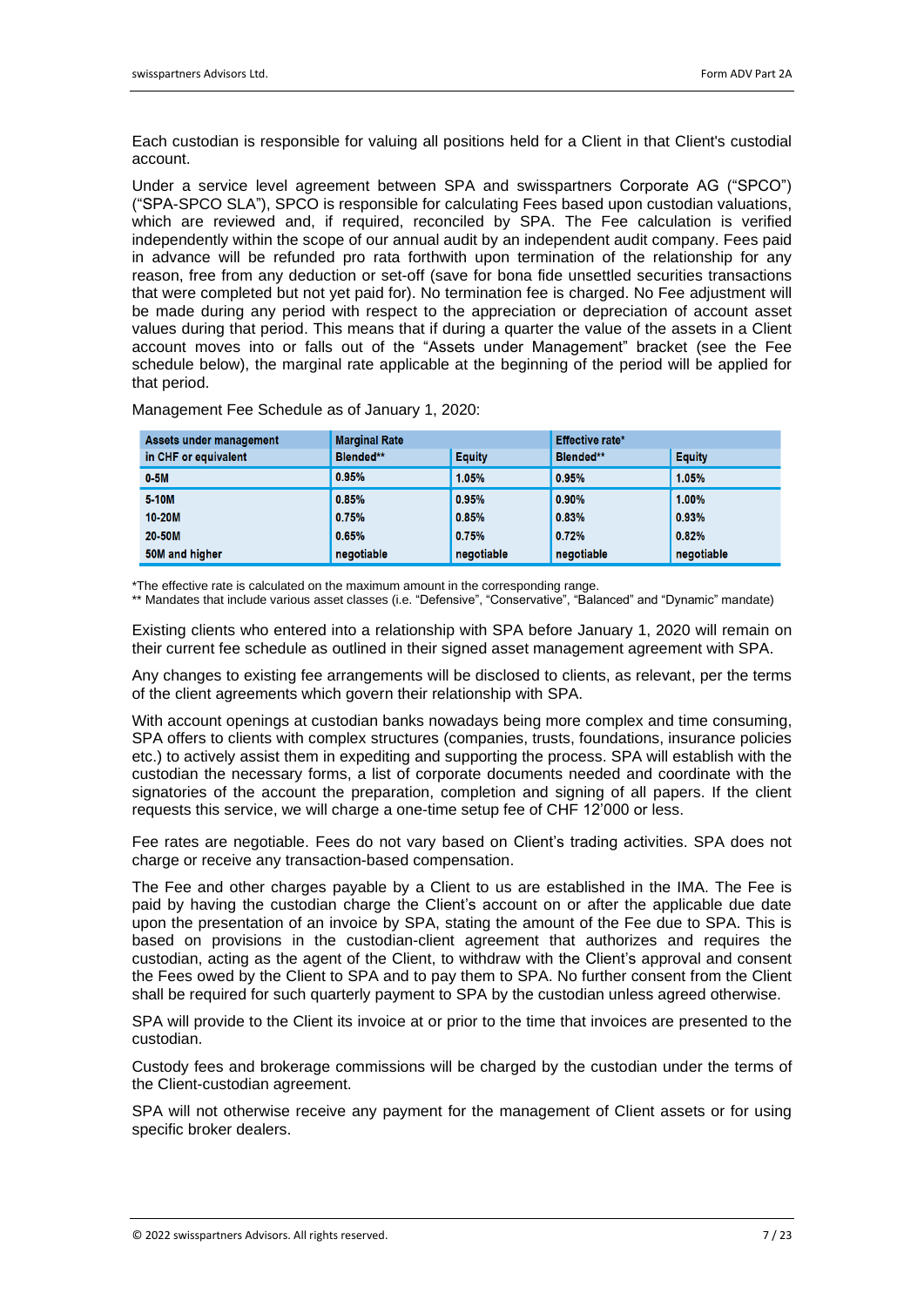Our Fees are exclusive of brokerage commissions, transaction fees and other related costs and expenses: these are incurred directly by the Client. Clients may incur certain charges imposed by custodians, brokers and third-party investment and service providers, such as custodial fees, forex fees, fees to purchase and hold physical gold, deferred sales charges, odd-lot differentials, transfer fees when assets are transferred to another custodian, wire transfer and electronic fund fees, other charges and taxes on brokerage accounts and securities transactions and fees for the annual tax reporting.

To the extent that the Client's assets are invested in third-party funds or other collective investment schemes, the Client will be subject to other fees and charges as a fund shareholder, in addition to the Fees paid to us. Those will include fees and charges imposed on shareholders of the fund or imposed on the fund and borne indirectly by shareholders, as disclosed in the fund's offering document. Fund shares (including all money market fund shares in which a Client's assets may be temporarily invested) may bear a management fee charged to the fund by the fund's investment adviser, as well as other internal fees and charges. In addition, some funds also impose on shareholders' other fees and charges, such as sales loads, purchase or redemption fees, transfer taxes, and wire transfer and electronic fund fees. Such charges, fees, and commissions are exclusive of and in addition to our fee, and we shall not receive any portion of these commissions, fees, and other costs described in this Brochure. Furthermore, our advisory fee is in addition to the above-mentioned commissions or markups.

# **Item 6 – Performance-Based Fees and Side-By-Side Management**

We may charge certain Clients a performance-based fees (fees based on a share of capital gains or capital appreciation of the assets of a Client). We will structure any performance- or incentive fee arrangement according to the requirements of the Advisers Act, including Section 205(a)(1) and/or the exemption set forth in Rule 205-3 under the Advisers Act. In measuring assets for the calculation of performance-based fees, we will include realized and unrealized capital gains and losses.

Performance-based fee arrangements create an incentive for us to favor performance-fee paying Clients over Clients not subject to such fees in the allocation of investment opportunities. Performance-based fees also create an incentive for us to select investments that may be riskier or more speculative than those which would be recommended under a different fee arrangement. We have designed and implemented an allocation policy that seeks to treat Client accounts within a particular investment strategy fairly and equitably (i.e. no Client account is inappropriately favored over another).

# **Item 7 – Types of Clients**

We provide Discretionary Investment Management Services ("DIMS") to a variety of Client types, e.g.: individuals, high net worth individuals, trusts, insurance companies, corporations. Most of our clients are U.S. residents of any nationality, however, we also provide DIMS to U.S. citizens residing outside the United States and non-U.S. citizens residing outside the United States. In addition, SPA provides advisors services to clients residing in the Canadian province of British Columbia, who are Canadian "permitted clients", as such term is defined under National Instrument 31-103.

As per FinSA, SPA is obliged to classify Clients as a "retail client", "professional client" or "institutional client". The extent of investor protection and suitability varies depending on the Client segment, as well as on the types of services offered.

If a Client is classified as a professional client, SPA assumes that the Client has the necessary knowledge and experience, and that the financial risks associated with the advisor's investment mandate decisions are bearable for the client.

Clients will be informed about their classification in the Investment Management Agreement.

A different classification may be agreed upon at any time upon request, in writing. If desired, and upon review, a retail client may apply for a lower level of protection (opting-out). Conversely, institutional clients may declare that they only wish to be considered professional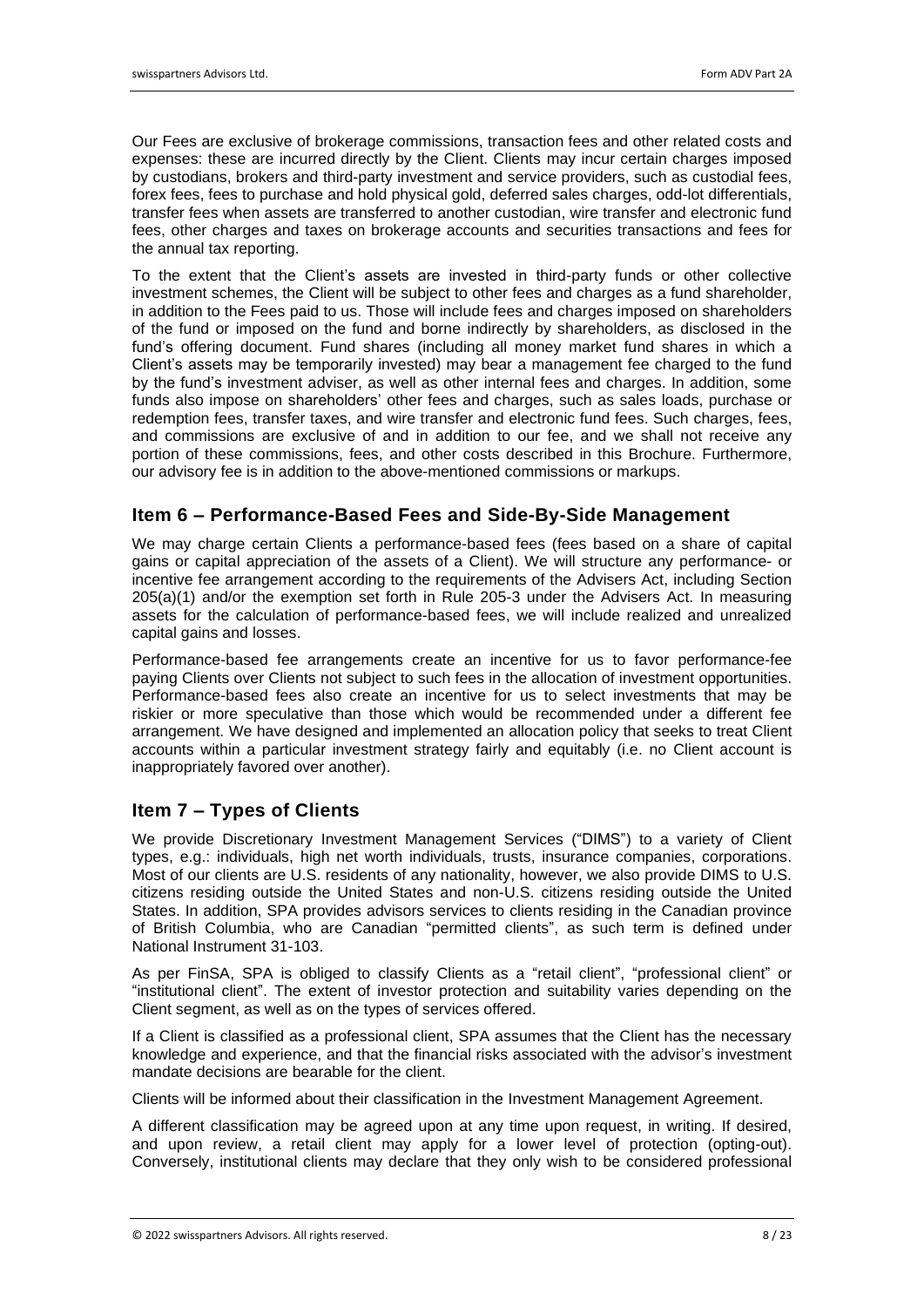clients, while professional clients may declare that they wish to be considered retail clients (opting-in). It should be noted that a change in classification also entails a change in the level of protection provided for and applicable under law.

Client may be classified as a professional client if they are high-net-worth. Those deemed to be high-net-worth pursuant to Article 5(2) FinSA are those who can credibly declare that:

- on the basis of training, education and professional experience or on the basis of comparable experience in the financial sector, they possess the necessary knowledge to understand the risks associated with the investments and have at their disposal assets of at least CHF 500'000; or
- who have assets of at least CHF 2'000'000.

swisspartners may only carry out the reclassification if the above requirements are met. Client acknowledges the associated change in the level of protection to which they are entitled, which always relates to the entirety of asset management services.

The AuM and number of clients of each type is shown on our Form ADV Part 1. The actual mix of types of Clients will change over time based on market conditions, business plans, and other factors.

# **Item 8 – Methods of Analysis, Investment Strategies and Risk of Loss**

SPA's investment approach is value- as well as growth-driven and based on fundamental parameters. For timing and selection purposes, the fundamental evaluation is complemented by technical and quantitative analysis.

SPA formulates its own investment advice for its Clients. We do not buy research. SPA does not share any Client information, recommendations, advice or positions with any SPG companies. Likewise, no SPG Clients' information is shared with SPA.

Our strategies range from blended to strictly equity. Our strategies are: Global Defensive, Global Conservative, Global Balanced, Global Dynamic, Global Equities, and International Equities.

Global Defensive

- strong focus on capital preservation
- returns mainly from interest income and small degree from capital gains
- low risk tolerance
- very moderate volatility
- strong overweighting of nominal assets compared to real assets
- strong preponderance of investments in reference currency
- limited exposure to currency risks

#### Global Conservative

- preservation of capital
- returns from interest income and some capital gains
- risk tolerance below average
- moderate volatility
- usually significant overweighting of nominal assets compared to real assets
- investments in reference currency preponderate
- moderate exposure to currency risks

#### Global Balanced

- real conservation and long-term gain of capital
- returns from interest income as well as from capital and currency gains
- average risk tolerance
- acceptance of volatility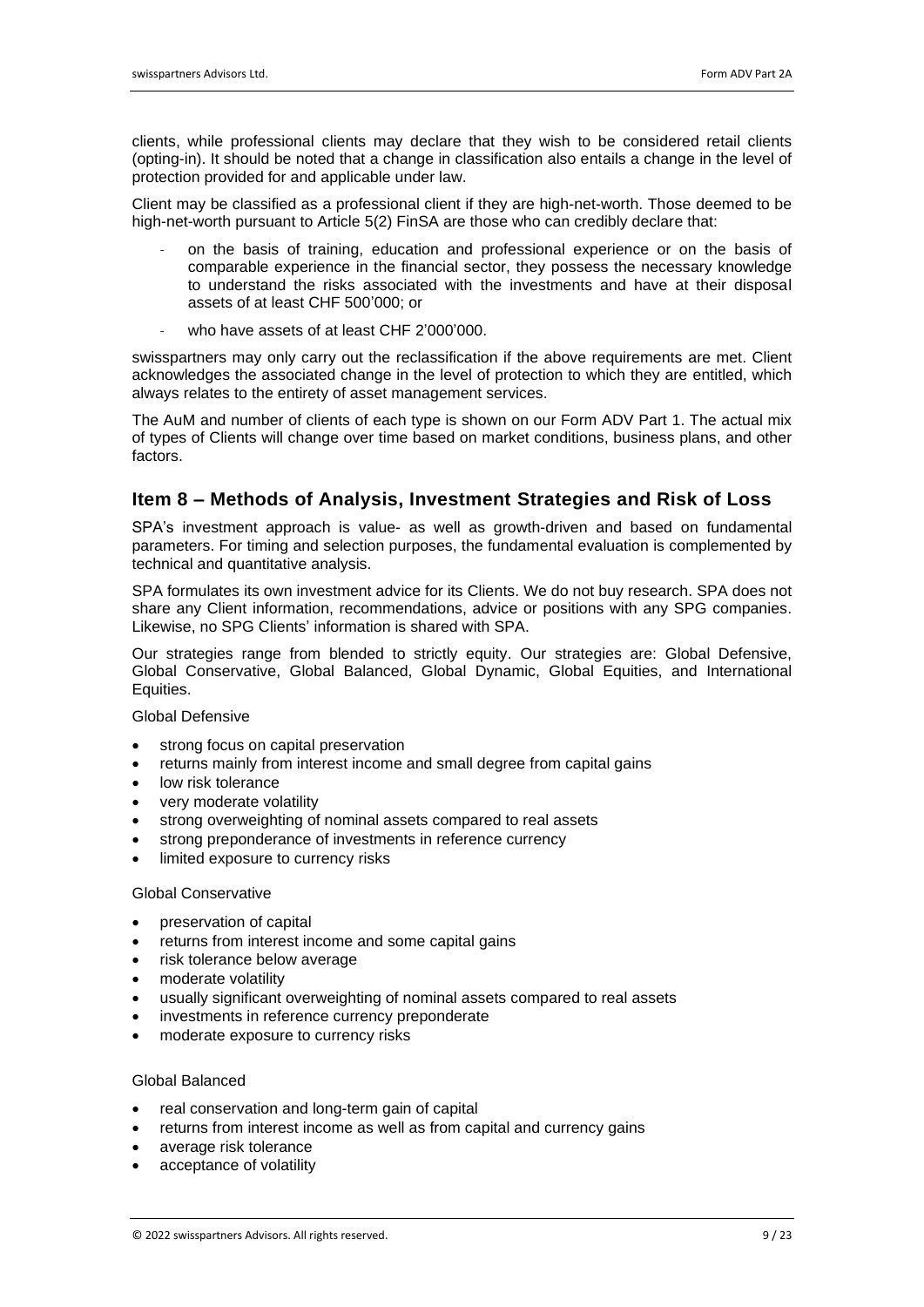- usually well-balanced relation between nominal assets and real assets
- investments in reference currency preponderate, but less significant than in case of a conservative profile
- moderate to significant exposure to currency risks

#### Global Dynamic

- long-term gain of capital by stronger weighting of real assets (i.e. shares)
- returns mainly from capital and currency gains
- risk tolerance above average
- acceptance of increased volatility
- usually significant overweighting of real assets compared to nominal assets
- depending on assessment of market situation, investments in currencies other than reference currency may preponderate
- significant exposure to currency risks

Global Equities (including U.S. companies' exposure)

- long-term capital growth
- returns from capital and currency gains
- high risk and volatility tolerance
- broadly diversified equities
- exposure to foreign currency risks

International Equities (no U.S. companies' exposure)

- long-term capital growth
- returns from capital and currency gains
- high risk and volatility tolerance
- broadly diversified equities
- significant exposure to currency risks

Global Defensive, Global Conservative, Global Balanced, and Global Dynamic are "blended strategies", which means that investments comprise a mixture of asset classes. Except for Global Defensive, (offered in USD reference currency only) they are offered in three reference currencies (USD, EUR and CHF).

The Global Equity and International Equity mandates are offered in USD reference currency only.

Clients that wish to invest in equities only can select between global strategies, which hold between 30% and 70% in U.S. equities, and international strategies excluding U.S. companies. Because of the volatility of non-USD currencies, the returns of international strategies will undergo higher fluctuations.

If, in our sole judgment, unforeseen circumstances urgently require us to deviate from a Client's investment profile as provided for in the IMA, we will exercise our right to do so and inform the Client accordingly. SPA has the right, but not duty, to deviate from the Investment Profile only in favor of a more risk adverse investment strategy and in such case will inform the client immediately.

In general, we buy, sell, and hold the following investments for Clients:

- Time deposits and fiduciary placements
- Equity securities such as shares, participation, or dividend-right certificates
- Fixed income securities such as bonds and convertible bonds\*
- Money market instruments
- Investment funds, exchange traded funds (ETFs)
- Short ETFs on equity-, sector-, bond indices or forex for hedging purposes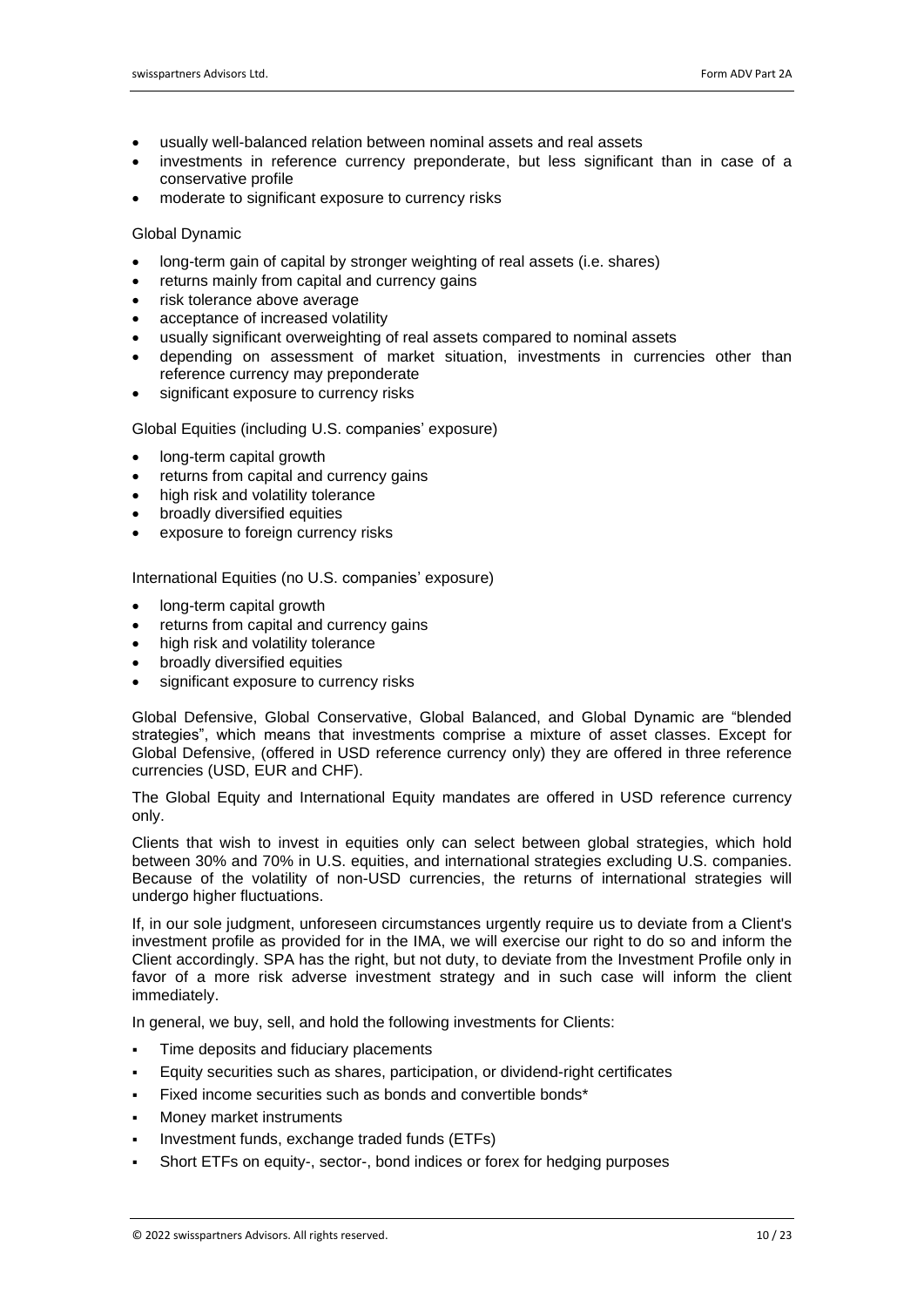- Alternative investments such as hedge funds, funds of hedge funds, private equity funds
- Commodities such as precious metals (bullion and/or ETFs), industrial metals (funds and/or ETFs\*\*)
- **Real Estate funds**

\*Non-U.S. Government securities: investments in sovereign debt of countries other than the United States. A minimum rating of "investment grade" by S&P (BBB) and/or Moody's (Baa) is required for such investments, in line with our policy for other bond investments.

\*\*Commodities: precious metals, base metals, and other commodities, including the securities of companies engaged in commodities-related activities, and instruments that derive their value from commodities, such as exchange-traded funds and certificates, collective instruments, indices and structured products. SPA does not provide advice on commodity futures or options and we avoid any activity that would result in SPA having to register as a commodity trading adviser with the U.S. Commodity Futures Trading Commission.

We apply certain investment techniques in managing Client portfolios. These include the following:

- From time to time, but without being required to, SPA may use hedging strategies to alter the bond, equity, and/or currency exposure of the Client portfolio in order to protect the Clients' assets against market events that are likely to impact performance negatively.
- The most commonly used hedges are foreign exchange forward contracts. These forward contracts are not always done against the currency of the underlying investments. Where there is correlation between the performances of currencies, and in order to save costs, a foreign exchange forward contract may be entered in a currency other than the one of the underlying holding. This correlation could change depending on market events.
- **•** Use of Leverage. In managing certain accounts, we use leverage only by investing in certain ETPs (exchange-traded products) that provide leveraged exposure to their underlying indices. The use of leverage can cause portfolio values to rise and fall faster than when leverage is not applied.
- Although frequent trading of securities is not an investment strategy typically used by SPA (which, as noted above, takes a long-term view), SPA will sell a security within 30 days of its acquisition if dictated by economic, political, and/or market conditions, or if the Client's objectives and restrictions change (via notification by the Client to SPA).

#### **Risk of Loss**

Investing in securities and other investment instruments involves the risk of loss that Clients should be prepared to bear.

In accordance with Article 8(1)(d) FinSA, SPA is required to inform Clients about types of transactions and investments that may involve special risks and provide each Client with the attached Swiss Bankers Association disclosure brochure entitled "Risks Involved in Trading Financial Instruments".

The selection of an appropriate investment strategy must fit the Client's investment risk profile and objectives. Each such strategy involves investment in a certain type or types of securities, each of which have their own risks.

The principal risks of the investment strategies that SPA utilizes in managing a Client's portfolio are set forth below. The information included in this brochure does not include every potential risk associated with each investment strategy or applicable to particular Client account. Client should not rely solely on the descriptions provided below. Clients are encouraged to ask questions regarding risk factors applicable to particular strategy or investment product, read all product-specific disclosures and determine whether a particular investment strategy or type of security is suitable for Client's account in light of Client's own specific circumstances, investment objectives and financial situation.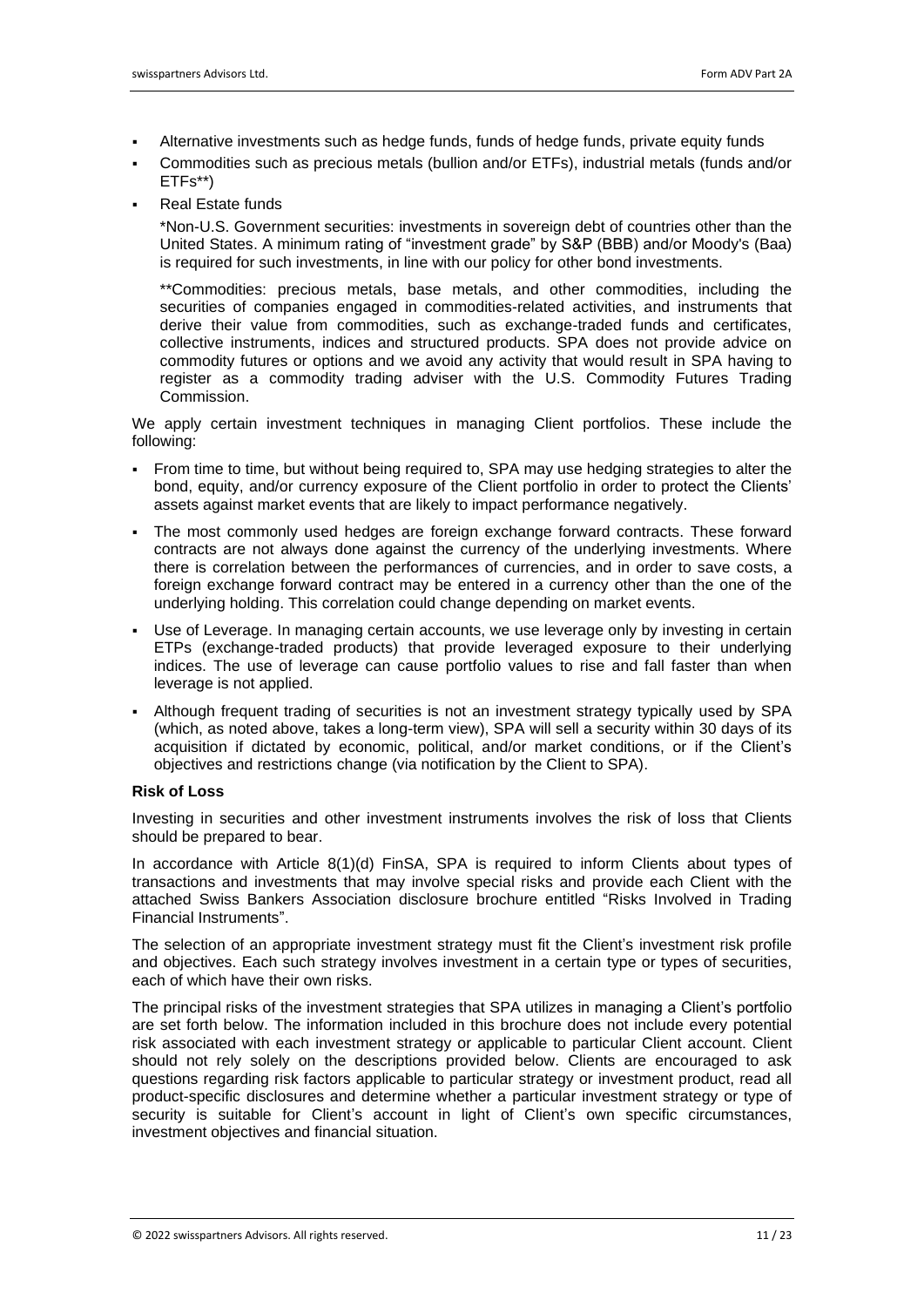- Value Investing Risk The value approach to investing involves the risk that value stocks remain undervalued. Value stocks as a group may be out of favor and underperform versus the overall equity market for a long period of time, while the market concentrates on growth stocks.
- Growth Investing Risk The growth approach to investing may increase the risks of investing. Growth securities typically are sensitive to market movements because their market prices tend to reflect future expectations. When it appears that expectations will not be met, the prices of growth securities typically fall. Growth stocks as a group may be out of favor and underperform vs the overall equity market while the market concentrates on value stocks.
- Securities Selection Risk The value of a Client's investments may decrease if SPA's judgment about the attractiveness, value, or market trends that affect a particular security, industry, or sector, or about market movements, is incorrect.
- Non-Diversification Risk If a Client's portfolio is not diversified, the portfolio may be more susceptible to single adverse economic or regulatory occurrences affecting one or more of these issuers and may experience increased volatility.

The principal risks of the types of securities SPA may recommend are set forth below:

- Market Risk The securities markets are volatile, and the market prices of the Client's securities may decline overall. Securities fluctuate in price based on changes in a company's financial condition and overall market and economic conditions. The value of a particular security may decline due to factors that affect a particular industry or industries, such as an increase in production costs, competitive conditions or labor shortages, or due to general market conditions, such as real or perceived adverse economic conditions, changes in the general outlook for corporate earnings, changes in interest or currency rates, or generally adverse investor sentiment.
- Interest Rate Risk Fixed income securities fluctuate in value based on interest rate changes. If rates increase, the market value of fixed income securities will generally fall. On the other hand, if rates fall, the value of the fixed income investments generally increases. However, decreasing rates bring with them the risk, that maturing bonds need to be reinvested at lower yields. A change in interest rates will not have the same impact on all fixed income securities. Generally, the longer the maturity or duration of a fixed income security, the greater the impact of a rise in interest rates on the security's value. In addition, different interest rate measures (such as short-term and long-term interest rates and U.S. and non-U.S. interest rates), or interest rates on different types of securities or securities of different issuers, may not necessarily change in the same amount or in the same direction.
- Credit Risk If the issuer of a security held by the Client fails to pay principal and/or interest when due, otherwise defaults, or is perceived to be less creditworthy, a security's credit rating is downgraded. Similarly, if the credit quality or value of any underlying assets declines, the value of the security will decline.
- Prepayment Risk When interest rates fall, certain obligations will be paid off by the debtor more quickly than originally anticipated. The Client may then have to invest the proceeds in securities with lower yields.
- Extension Risk When interest rates rise, certain obligations will be paid by the debtor more slowly than anticipated, causing the value of these securities to fall.
- Non-U.S. Securities Risk A Client's investment in securities of non-U.S. issuers can involve greater risk than investments in securities of U.S. issuers. Non-U.S. countries may have markets that are less liquid and more volatile than markets in the United States, may suffer from political or economic instability, and may experience negative government actions, such as currency controls or seizures of private businesses or property. In some non-U.S. countries, less information is available about issuers and markets because of less rigorous accounting and regulatory standards than in the United States. Non-U.S. securities may be denominated or quoted in currencies other than the U.S. dollar. For this reason, changes in currency exchange rates can affect the value of non-U.S. securities.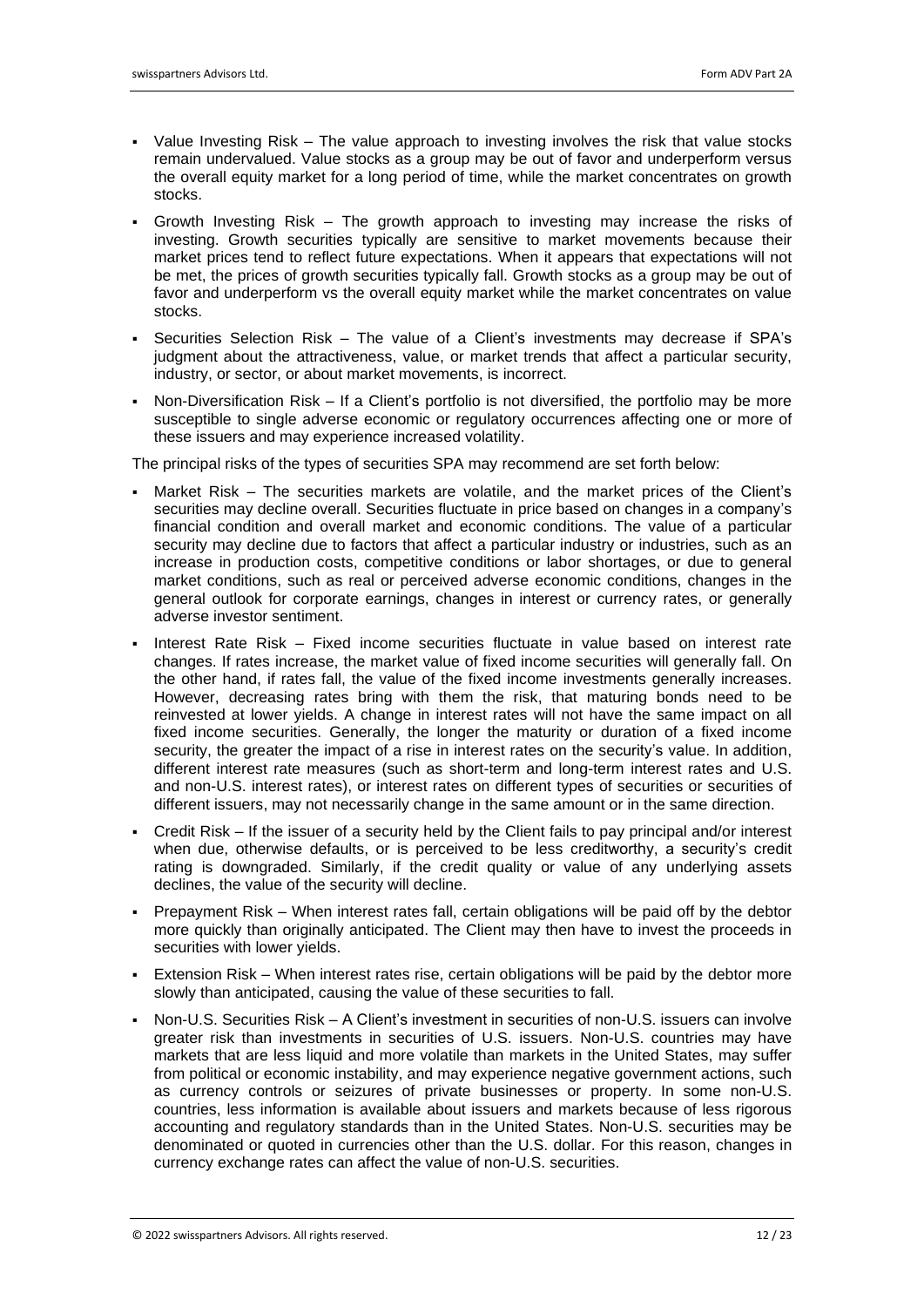- Liquidity Risk Liquidity risk exists when investments are difficult to purchase or sell. A Client's investment in illiquid securities may reduce returns because it may be difficult to sell the illiquid securities at an advantageous time or price. To the extent that a Client invests in alternative investments or securities with substantial market and/or credit risk, the Client will tend to have greater exposure to liquidity risk.
- Risk of Investment in Mutual Funds, Hedge Funds, Funds of Hedge Funds and Private Equity Vehicles – Investments in pooled investment vehicles are subject to market and selection risk. In addition, a Client must bear its proportionate share of expenses in the pooled investment vehicle, in addition to management and other fees imposed by the manager of such funds. Hedge fund investing may involve substantial investment, liquidity risk, derivatives risk, and other risks described in the offering memorandum of each fund. Hedge funds may apply leverage and their investment results can be volatile. Hedge funds and private equity vehicles are not subject to the same regulatory requirements as mutual funds.
- Commodities Market Risk Investments in commodities are subject to greater volatility than investments in traditional securities. The value of commodity-linked derivative investments is affected by changes in overall market movements, commodity index volatility, changes in interest rates, or sectors affecting a particular industry or commodity, such as drought, floods, weather, embargoes, tariffs, and international economic, political, and regulatory developments.
- Derivatives Risk A Client's investment in derivatives reduces returns and/or increase volatility. Volatility is defined as the characteristic of a security, an index, or a market to fluctuate significantly in price within a short period. A risk of the use of derivatives is that the fluctuations in their value may not correlate perfectly with the overall securities markets. Derivatives are also subject to counterparty risk, which is the risk that the other party in the transaction will not fulfill its contractual obligation. In addition, some derivatives are more sensitive to interest rate changes and market price fluctuations than other securities. The possible lack of a liquid secondary market for derivatives and the resulting inability of SPA to sell or otherwise close a derivatives position may expose the Client to losses and may make derivatives more difficult for SPA to value accurately. SPA may not be able to correctly predict the direction of security prices, interest rates, and other economic factors, which may cause the Client's derivatives positions to lose value. When a derivative is used as a hedge against a position that the Client holds, any loss generated by the derivative generally should be substantially offset by gains on the hedged investment and vice versa. While hedging can reduce or eliminate losses, it can also reduce or eliminate gains. Hedges are sometimes subiect to imperfect matching between the derivative and the underlying security, and there can be no assurance that the SPA's hedging transactions will be effective.
- U.S. Government Securities Risk Obligations of U.S. Government agencies, authorities, instrumentalities, and sponsored enterprises have historically involved little risk of loss of principal if held to maturity. However, not all U.S. Government securities are backed by the full faith and credit of the United States. Obligations of certain agencies, authorities, instrumentalities, and sponsored enterprises of the U.S. Government are backed by the full faith and credit of the United States (e.g. the Government National Mortgage Association). Other obligations are backed by the right of the issuer to borrow from the U.S. Treasury (e.g. the Federal Home Loan Banks). Others are supported by the discretionary authority of the U.S. Government to purchase an agency's obligations. Still others are backed only by the credit of the agency, authority, instrumentality, or sponsored enterprise issuing the obligation. No assurance can be given that the U.S. Government would provide financial support to any of these entities if it is not obligated to do so by law.
- Municipal Securities Risk Municipal securities risks include the ability of the issuer to repay the obligation, the relative lack of information about certain issuers of municipal securities, and the possibility of future legislative changes that may affect the market for and value of municipal securities. Certain municipal securities, including private activity bonds, are not backed by the full faith, credit, and taxing power of the issuer. Additionally, if events occur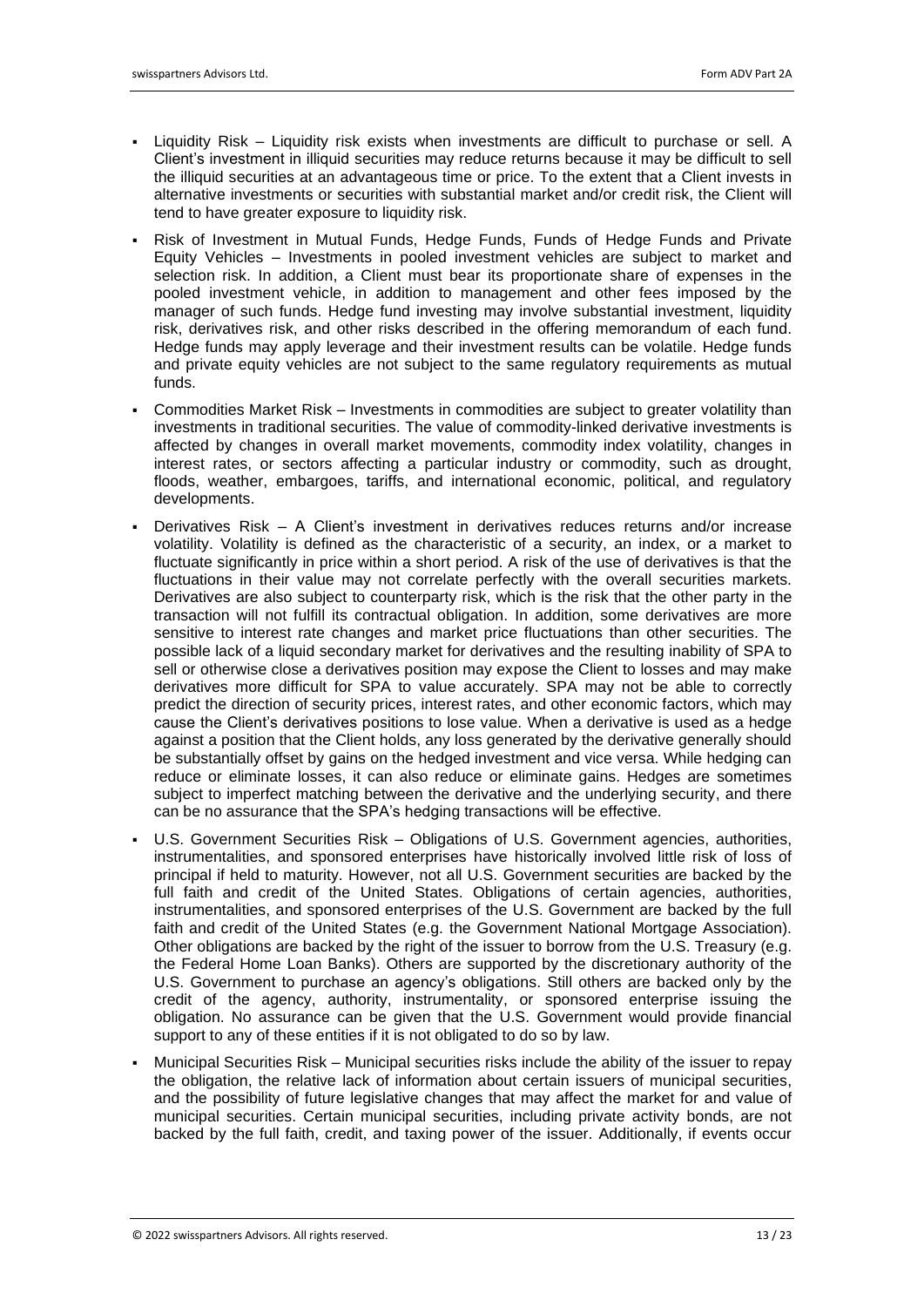after the security is acquired that impact the security's tax-exempt status, the Client may become subject to tax liabilities.

# **Item 9 – Disciplinary Information**

There is nothing to report.

# **Item 10 – Other Financial Industry Activities and Affiliations**

Our sole business is providing discretionary investment advisory services.

#### **SPCO**

swisspartners Corporate AG ("SPCO"), which is under common ownership with SPA by swisspartners Group AG, provides SPA with certain services discussed below. In providing these services, SPCO acquires (and safeguards) only information about SPA and its clients that is actually required for SPCO to provide such services, subject to controls imposed by SPCO as requested by SPA. SPA Client positions, recommendations or orders being worked on do not pass to SPCO or related persons, consistent with Advisers Act requirements. Information is segregated or protected as necessary, and SPA monitors or causes activities and employees to be monitored to ensure no leakage of Client information.

SPCO provides the following services and resources to SPA through the SPA-SPCO SLA.

(a) Corporate support services

Human Resources, Legal, Marketing and Information Technology support.

SPCO provides and maintains "PM1", SPA's portfolio, asset management and CRM system developed by Expersoft Systems Ltd. The data input into PM1 is carried out by FRED Financial Ltd. ("FRED"), a third party designated by SPCO to provide such services in accordance with the provisions of SPA-SPCO SLA.

#### (b) Financial support services

SPCO provides accounting and bookkeeping services. SPCO engages a third party to calculate the Fees for SPA Clients. Fees are calculated using the actual portfolio valuations generated and provided by the custodian. SPA receives copies of the valuation and account statements issued by the custodian and provides relevant information to SPCO solely for the purpose of calculating SPA's Fees and establishing and maintaining PM1. SPCO, as well as the third-party designated by SPCO, do not and cannot use that information for any purpose other than as described above. SPA then prepares an invoice and submits this to the Client and the custodian. The payment of the Fee takes place as described in Item 5 (Fees and Compensation). SPA Head Portfolio Management ("Head PM") checks the accuracy of the fee calculation, which is cross-checked and signed off by the CEO.

(c) Office services

SPCO provides maintenance services for office equipment as well as organizational services and access to conference rooms. SPA has physical separation between its offices and those of SPCO. SPCO employees cannot enter the SPA offices without being admitted and escorted by a SPA employee.

#### **SPFL**

swisspartners AG, Vaduz ("SPFL"), is under common ownership with SPA by swisspartners Group and provides SPA with portfolio risk management service based on the SPA-SPFL SLA. Following regulatory requirements of an appropriately defined and effective risk management system that must be functionally and personally independent and separate from the subject of review, SPA has decided to delegate the task of portfolio risk management.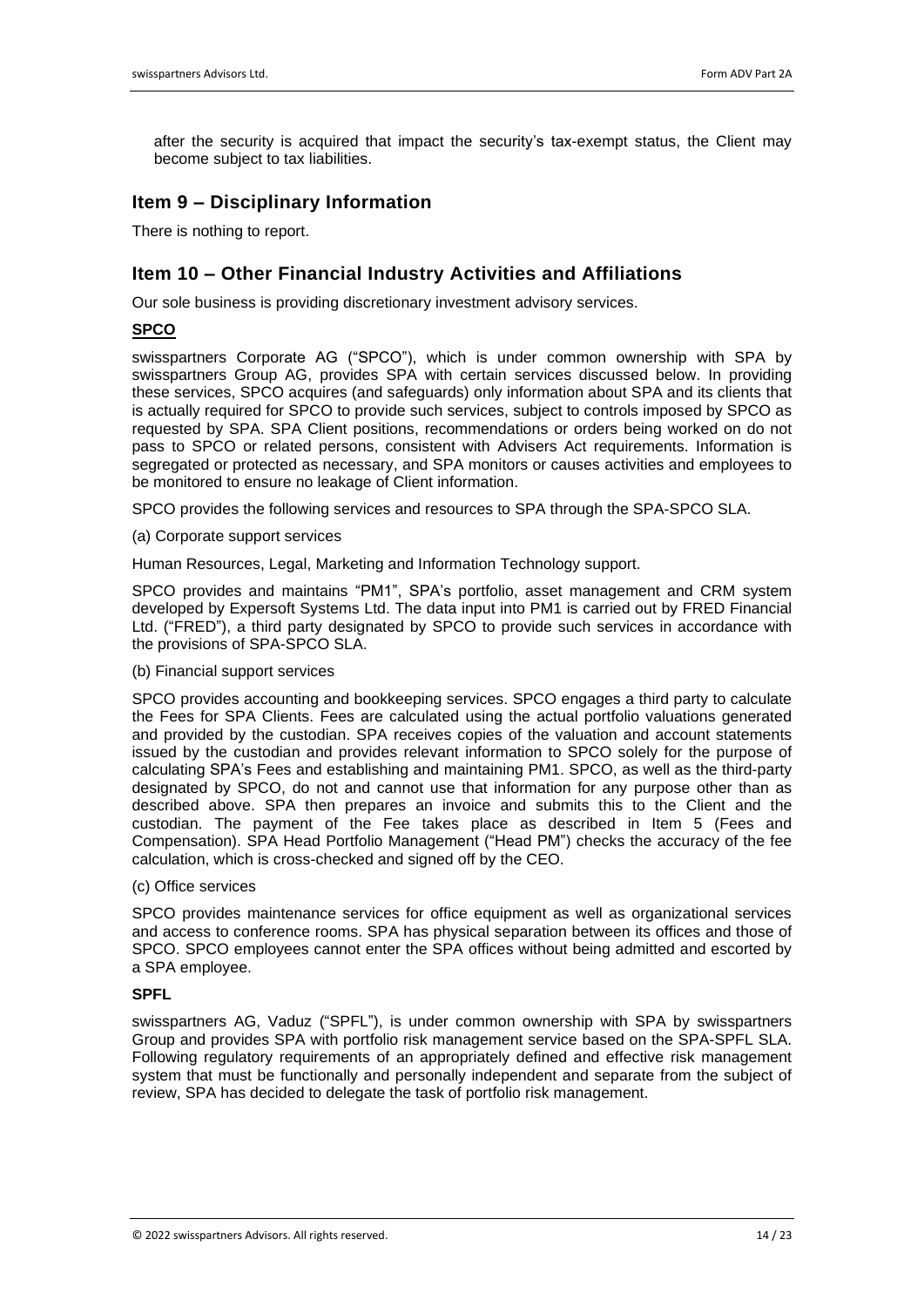#### **SPA referrals**

SPA may, from time to time, refer its Clients, with their prior written consent, to non-affiliated third parties for additional services, such as estate planning or tax optimization and reporting. SPA does not receive any benefits, remuneration, or fee for such referrals.

#### **SPA officers or employees providing services, governed by and detailed in an SLA, to swisspartners AG, Switzerland ("SPCH")**

From time to time, officers or employees of SPA will provide asset management services to certain clients of SPCH, currently for one (1) relationship. The type of the only client served is life insurance. Information barriers are in place to ensure that no information confidential to SPA or concerning SPA Clients is passed to SPCH or any SPCH client. All trade instructions for SPCH clients are issued by SPCH and are processed after those of SPA Clients. SPA and SPCH client orders are not bunched or allocated.

Information barriers between SPCH and SPA prevent SPCH from obtaining information about recommendations that SPA makes for its Clients. Similar controls exist at SPA and SPCH to prevent SPA recommendations from being disclosed to SPCH. SPCH does not provide advice or recommendations to SPA for it to use on behalf of its Clients, whether directly or indirectly. SPCH does not trade on behalf of SPA. SPA Clients are prohibited from buying any SPCH products or engaging in any cross trades with SPCH clients.

The CEO and the Chief Compliance Officer ("CCO") separately monitor these controls to ensure compliance. SPA monitors to ensure that no restricted information is leaked to or from SPCH or a related person.

Chief Compliance Officer is employed by SPCH and the provision of compliance tasks and responsibilities to SPA has been defined and regulated in the separate service level agreement between SPCH and SPA.

Peter Ahluwalia is the SPA CIO and performs a similar role at SPCH and SPFL. To address this conflict of interest and avoid integration issues, SPA uses policies and procedures to protect against the misuse of confidential client information and engages in monitoring and testing to ensure that Mr. Ahluwalia keeps SPA and SPCH/SPFL activities separate with no information leakage or cross trading.

Records of monitoring and testing are maintained and reviewed regularly. Breaches are addressed when discovered and remedial action is taken as required.

For a discussion of the material conflicts of interest involving the above, see "Conflicts of Interest" (Item 11).

# **Item 11 – Code of Ethics, Participation or Interest in Client Transactions and Personal Trading**

#### **Code of Ethics**

SPA administers and enforces a Code of Ethics pursuant to Advisers Act Rule 204A-1. This includes provisions that address ethical standards of behavior, conflicts of interest, personal account trading, the reporting of violations of the Code of Ethics, and other requirements. SPA treats all its employees and persons associated with it as "access persons," as defined under Rule 204A-1, and as "supervised persons," as defined under Section 202(a) of the Advisers Act. Certain provisions of the Code of Ethics cover "connected persons" (family members living in the same household and having a beneficial ownership of securities).

The areas covered by the SPA Code of Ethics are:

- a. prohibition against the misuse of material non-public information;
- b. personal account dealing rules (pre-clearance, reporting, and analysis);
- c. gifts and entertainment;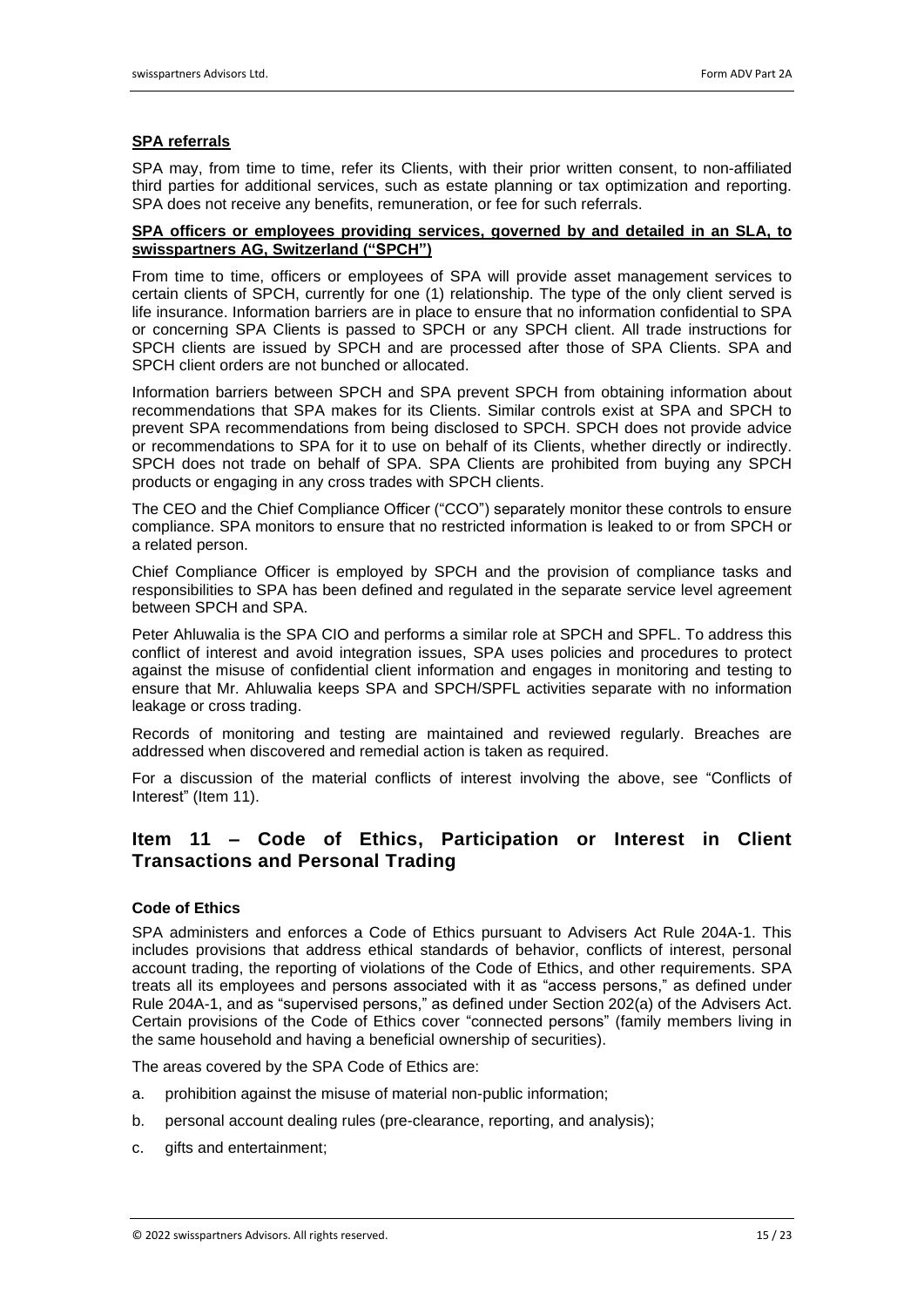- d. protecting the confidentiality of Client information;
- e. dealing with conflicts of interest;
- f. respecting SPA corporate and Client confidential information;
- g. establishing standards of behavior; and
- h. requiring reporting to the CCO of any Code of Ethics violation.

SPA is a fiduciary and has a duty to act in the best interests of its Clients. SPA expects that all its employees observe the highest standards of honesty, integrity, and professionalism. More specifically, SPA expects that "supervised persons" will at all times:

- 1. comply with all relevant laws and regulations;
- 2. act always solely in the best interests of Clients;
- 3. as access persons, conduct all personal securities transactions in accordance with the Code of Ethics and avoid any conflict of interest or abuse of their position of trust and responsibility;
- 4. hold all Client information, including securities holdings and financial information, in confidence; and
- 5. maintain independence in the decision-making process on behalf of Clients.

The Code of Ethics prohibits personnel from engaging in conduct commonly known as "insider trading" or misusing material, non-public information ("inside information") under both Swiss and U.S. law.

Our Code controls the giving and receiving of gifts and entertainment.

Our Code requires the disclosure to the CCO and the CEO of any outside business activity or interest, and the ability to accept certain positions with other companies or engage in certain outside interests. This gives our Code the ability to prevent conflicts or, if this cannot be avoided, recusal.

The Code of Ethics also restricts personal securities transactions by various means. These restrictions apply to "access persons" and "connected persons", as stated in the Code of Ethics.

Personal account transactions of "access persons" and "connected persons" are subject to compliance with the Code of Ethics and are monitored by our CCO. If a person subject to the Code of Ethics fails to comply with it, such person will be subject to sanctions, which include warnings, disgorgement of profits, restrictions on future personal trading, and, in the most severe cases, the possibility of dismissal.

In order to monitor compliance by our personnel with the Code of Ethics and applicable law, each officer, director and employee falling under the definition of "access person" is required to comply with initial, quarterly, and annual reporting of their accounts and securities positions, as well as of the contract note/confirmation of each trade. Access persons are responsible for it and do this for their connected persons. In addition, every supervised person, meaning each officer, executive director, and employee is required to sign a statement to acknowledge that they have received, read, and understand the Code of Ethics and will comply with it, as well as confirming that they will not misuse inside information.

This is a summary description of our Code of Ethics. We will provide clients and prospective clients with a copy upon request.

Apart from this, we maintain a log of material conflicts of interest and the means to address/ resolve them, as well as an inventory of compliance risks. We review both annually as part of our risk management program.

#### **Conflicts of Interest**

SPA does not buy or sell securities for itself or maintain proprietary accounts. It does not exercise control over any SPCH assets. However, officers and employees of SPA, on occasion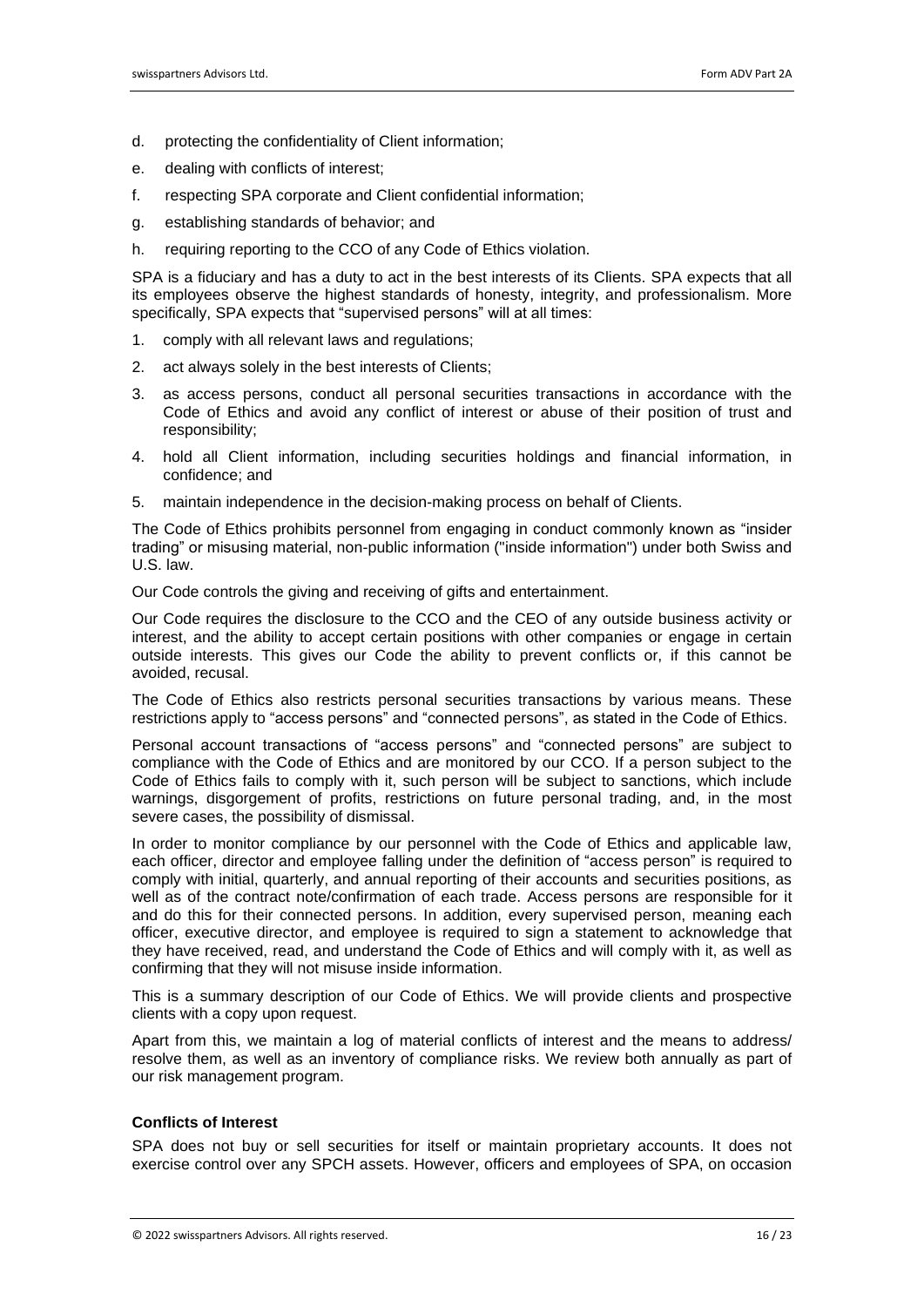and subject to controls, provide asset management services to SPCH for certain non-U.S. SPCH clients as detailed in item 10.

SPA does not trade for its own account. We impose controls on the personal account trading of our access persons with respect to the securities that we buy, hold or sell for our Clients.

From time to time, a Client account may purchase, hold or sell a security in which a related person of SPA has an ownership position or financial interest, or a related person may purchase a security that is held in a Client account. SPA officers or employees from time to time provide services, governed by, and detailed in an SLA, to SPCH. Transactions by access persons, as noted herein, are subject to controls under our Code of Ethics, including pre-clearance according to objective criteria and reporting obligations. We reserve the right not to clear an access person transaction in such securities.

SPA's policies and procedures and controls are intended to address the impact of these and other conflicts of interest. Information barriers exist that prevent SPA and SPCH, and any related person of SPA, from exchanging advice and recommendations. SPA's research, recommendations, and placement of orders are done independently from SPCH, SPA's affiliates, and all related persons. If one of the above were to occur, it would have taken place as the result of independent research, recommendations, and trading activity, and not through information sharing (intentional or otherwise), knowledge, or any other means.

The portfolio managers managing SPA's Clients' accounts manage other Client accounts with an identical or largely similar investment strategy. Side-by-side management of different types of accounts involves conflicts of interest when two or more accounts invest in the same securities or pursue a similar strategy or engages in an activity that impacts another Client. These conflicts include, but are not limited to, the favorable or preferential treatment of an account or group of accounts, or of those related to the allocation of investment opportunities, particularly with respect to securities that have limited availability, such as private placements, initial public offerings or transactions in one account that follows closely related transactions in a different account (e.g. a purchase of securities for an account after a purchase of the same securities in another account has increased the value of the securities). See Item 6 above for a discussion of conflicts of interest associated with performance-based or incentive-based fees.

The results of investment activities for one account will differ, possibly significantly, from the results achieved by SPA for other accounts.

SPA is a fiduciary, acts in the best interests of its Clients and seeks to ensure that all Client accounts are as far as is possible treated fairly and equitably. Purchase and sale opportunities are allocated based upon defined investment objectives and restrictions. In general, investment decisions for each account are made with specific reference to the Client's designated needs, investment objectives, and restrictions as set forth in the IMA. Different strategies and Client guidelines and restrictions involve the use of different methodologies. Accordingly, SPA is allowed to give advice or exercise investment responsibility or take other actions for some Clients (including related person) that differ from the advice given, or the timing and nature of actions taken, for other Clients, provided that SPA seeks to ensure that all Clients are treated fairly and equitably. Investment results for different accounts, including accounts that are generally managed in a similar style, will differ as a result of these considerations. Some Clients do not participate in certain investments in which other Clients participate or participate to a different degree or at a different time than do other Clients.

As noted above, Mr. Ahluwalia, the SPA CIO is the Chief Investment Officer and a voting member in the Investment Management & Solutions of SPCH and SPFL ("IMS"), a Relationship Manager at swisspartners AG, Vaduz, Liechtenstein ("SPFL") and manages a small number of accounts of private individuals of SPFL, he is also a Fund Manager of the Luxembourg domiciled Belinvest Equity Fund for SPFL, the investment manager of the fund. He performs all those functions as an officer of SPFL. SPFL is a related person of SPA and neither controls nor is controlled by SPA but is under common control of swisspartners Group AG ("SPG"), a Holding company. SPA uses policies and procedures to protect against the misuse of "confidential client information" as defined in SPA's Code of Ethics and engages in monitoring and testing to ensure that Mr Ahluwalia as SPA CIO keeps SPA, SPFL and SPCH activities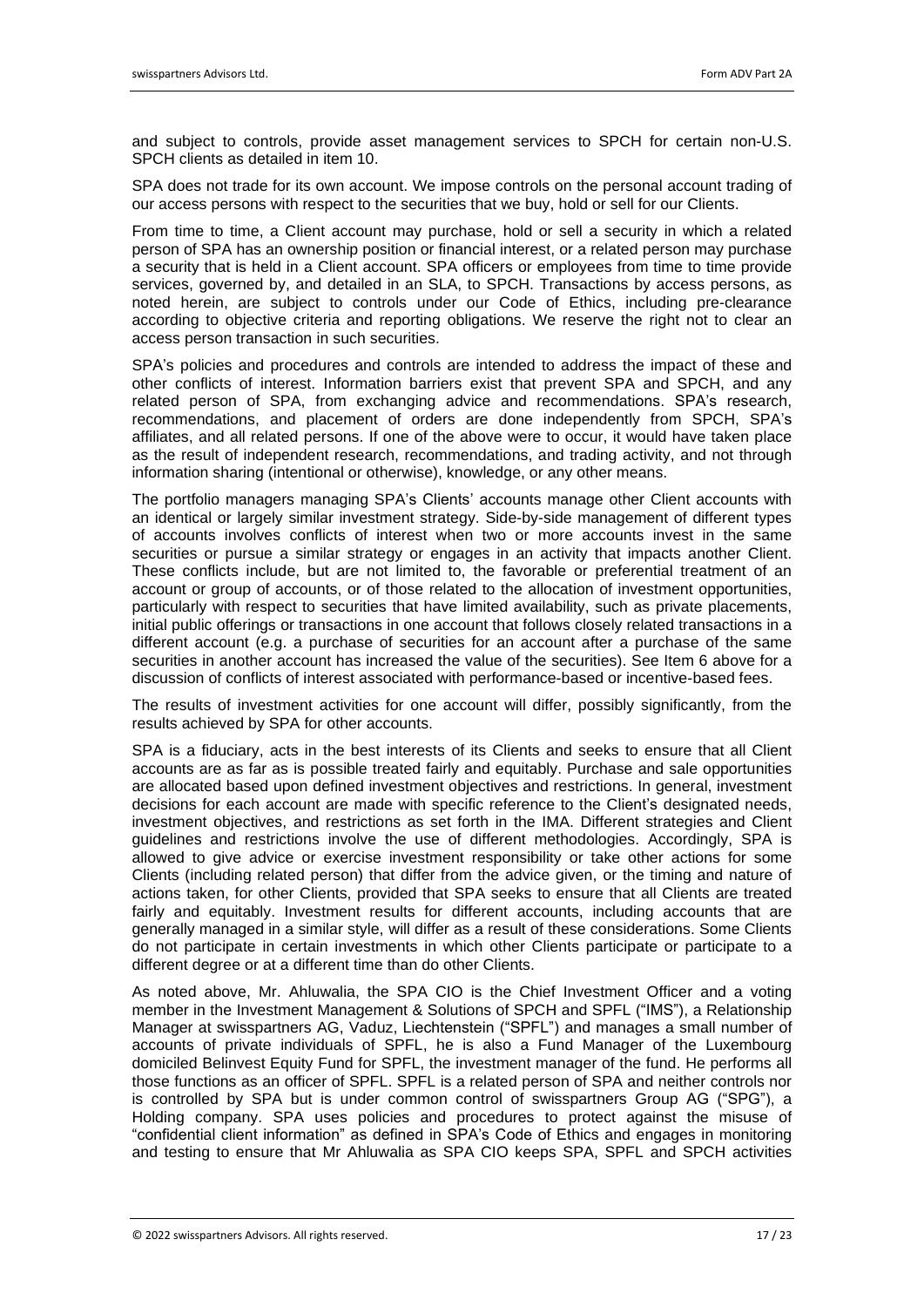separate with no information leakage or cross trading. Mr. Ahluwalia as SPA's CIO performs all SPA related tasks and responsibilities under a SPA's contract. SPA monitors his activities and records. All information relating to his work at SPA and the controls in place will be kept in SPA's premises. Other controls placed upon Mr. Ahluwalia include requiring him to operate with a separate office for his non-SPA related activities and imposing restrictions on his sending materials by e-mail between SPA and other SPG companies. He will be supervised in his duties by the SPA's CEO.

Thomas Kostkiewicz, a member of the Board of Directors of SPA and SPA's & SPG's Chief Legal Officer ("CLO") provides legal advice to SPA and to SPCH and SPFL. Controls are in place to seek to prevent information leakage and ensure the proper discharge of the CLO's duties. SPA will monitor the CLO's activities and records to seek to ensure the proper performance of the CLO's functions. The CLO is obliged to keep all information about SPA at SPA's premises and he confirms annually that SPA's client confidential information is protected and that there were no information leakages. In case of identifying any such incidents he is obliged to inform SPA's CEO and CCO immediately.

Maria Gorecka, SPA's Chief Compliance Officer ("CCO") is an employee of SPCH and provides compliance services to SPA, SPCH and SPFL. Controls are in place to seek to prevent information leakage and ensure the proper discharge of the CCO's duties. SPA will monitor the CCO's activities and records to seek to ensure the proper performance of the CCO's functions. The CCO is obliged to keep all information about SPA at SPA's premises and confirms monthly that SPA's client confidential information is protected and that there were no information leakages. In case of identifying any such incidents, the CCO is obliged to inform SPA's CEO and CLO immediately.

SPCH is in the same business as SPA but has a different client base. SPA will employ controls designed to prevent SPA from receiving advice or recommendations from SPCH or a related person or otherwise acting on them, and vice versa. SPA will not buy any SPCH product or engage in any cross trades with SPCH Clients. SPA will not engage in cross trading with SPCH or any affiliated entity for SPA Clients. The CEO and the CCO monitor this separately to seek to ensure compliance. Records of monitoring and testing will be maintained and reviewed regularly. SPA engages in monitoring to seek to ensure no leakage of restricted information to or from SPCH or a related person. Breaches will be addressed when discovered and remedial action taken as required.

Only Mr. Spillmann, SPA's CEO, supervises, manages, and controls SPA's employees. SPA will seek to ensure that no inadvertent exchange of information will occur and will address same if it does occur.

SPA has a Service Level Agreement with SPCO. Because of this, SPCO acquires only information about SPA that is required and necessary to provide its services to SPA. SPA will endeavor to ensure that SPA Clients' recommendations do not pass to SPCO or related persons, consistent with Advisers Act requirements and SPA's controls, policies, and procedures. All services provided to SPA by SPCO will be monitored. Information will be segregated or encrypted as necessary, and SPA will monitor activities and employees to seek to ensure no leakage of recommendations or restricted information. The arrangement presents conflicts regarding the allocation of time and effort on the part of staff members between SPCO and SPA. The CEO and the CCO will seek to ensure that the provisions of this agreement are enforced, reviewed, and amended when required.

The appointed individual at SPFL is entrusted with the task of portfolios' monitoring and generating risk management reports, ensuring that the review is done by an independent party who has necessary skills, knowledge, and experience. In providing this service, SPFL acquires only information about SPA and its clients that is necessary for SPFL to provide such services, subject to controls, imposed by SPFL as requested by SPA. SPA Clients' recommendations or orders being worked on do not pass to SPFL or related persons, however, to enable effective controlling of portfolios SPFL has access to clients' holdings. Access to SPA's PRM system (PM1) is strictly limited to the appointed individual at SPFL responsible for portfolio risk management tasks, and there are information barriers in place that preclude SPFL to obtain material non-public information.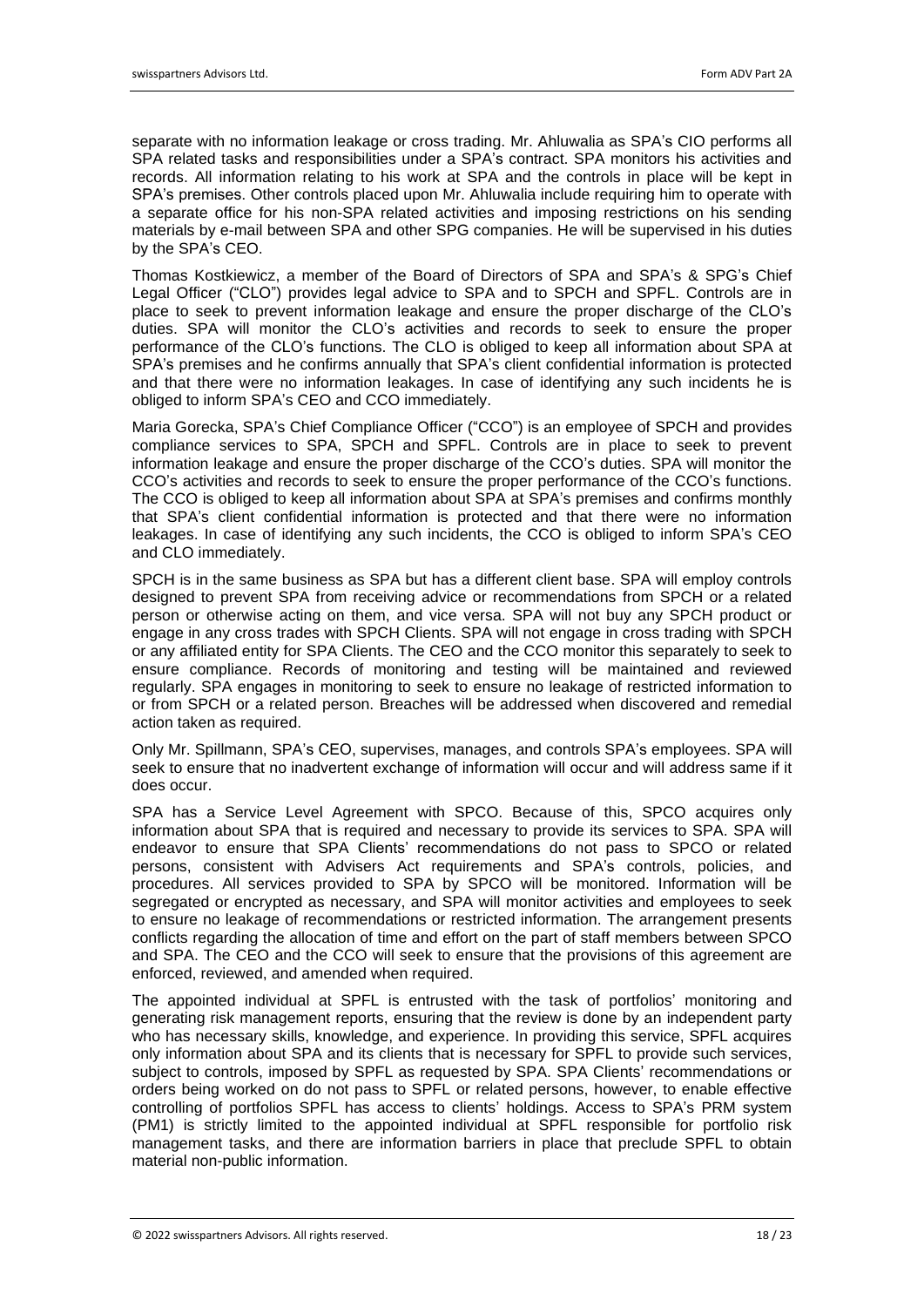Markus Wintsch is the non-executive Chairman of the Board of Directors of SPA. He is also Chairman of swisspartners AG, Switzerland ("SPCH"), swisspartners AG, Liechtenstein ("SPFL"), swisspartners Corporate AG ("SPCO"), swisspartners Versicherung AG ("SPV"), swisspartners Insurance Company Ltd. ("SPIC") and swisspartners Wealth Services AG ("SPWS"). Those companies are all related persons as reported in Item 7 of Form ADV Part 1A "Financial Industry Affiliations". Mr. Wintsch does not have access to Client data, recommendations, or asset management information. The CCO and the CEO monitor compliance with the controls designed to address this.

Christian Dietsche is a non-executive member of the Board of Directors of SPA and acts as a CEO of SPCH and SPFL. As all other non-executive members of the Board he does not have access to Client data, recommendations, or asset management information. There are controls and monitoring in place that ensures compliance with procedures mitigating conflict of interests. SPA non-executive directors are ring fenced from SPA's client confidential information. To ensure that only selected information is being disclosed to the directors, all board meeting materials and handouts are being reviewed and pre-cleared by the CCO before being disseminated to the Board Members.

Dominique Spillmann, the CEO of SPA, is an officer of SPA. SPA's Board of Directors will monitor the performance by Mr. Spillmann of his duties.

SPA has the same external auditor as the other affiliated companies of SPG. SPA established an individual contract for the audit work for SPA, which provides that the auditor must not under no circumstances provide information about SPA's recommendations or Client positions to SPCH, SPCO or related persons. The auditor is required to certify that it has kept all processes and information separate.

Mr. Ahluwalia as CIO is responsible for the investment strategy of SPA, while Gerhard Gottet, the Head Portfolio Management ("Head PM") is in charge of the asset management. In his absence, the CIO is backed up by the Head PM. SPA will monitor the workflows, controls, policies, and procedures that are described in its Asset Management Manual. The CEO will control and supervise the activities of the CIO and in his absence, he is backed up by the CCO.

Because of the small size of the team, SPA relies on individuals engaging in cross-backup functions other than advice/recommendations and management. Conflicts will be addressed in such a manner to seek to ensure the protection of confidential client information.

IT services are provided to SPA via the SPA-SPCO SLA. SPA information is stored on a separate drive. All information related to research, recommendation and trading are only accessible to selected SPA's employees and to ensure highest level of protection of client confidential information, data is stored in a cloud and encrypted. Unauthorized personnel do not have possibility to access the encrypted information. The CCO is responsible for the administration of the encryption keys. Controls are in place to prevent unauthorized access.

SPCO engages a third party to calculate the Fees for SPA Clients according to the Fee schedule agreed by the Client and SPA. Fees are calculated on the account valuations generated by the custodian and provided to SPA which, in turn, provides the relevant AuM on a confidential basis to SPCO to calculate the Fee. In turn, SPA provides through NEXT electronic copies of the custodian mailing to Clients to SPCO, solely for the purpose of establishing and maintaining SPA's asset management system (PM1). SPCO, as well as the third-party designated by SPCO, are prohibited from using such information for any purpose other than as described above. SPA then prepares an invoice and submits this to the Client and the custodian. The payment of the Fee then takes place as described above in Item 5. The CCO monitors this process on a quarterly basis. SPCO and the designated third-party will not substitute a valuation for a Client position but will at all times use the value of the custodian's actual portfolio valuation provided by SPA. The custodian will provide the Client with account statements and valuations as required by the Advisers Act. Annually, SPA will provide the Client with a "verification statement" that sets forth the Client positions and valuations, requesting the Client to confirm the information provided therein. SPA undertakes to provide its Clients with information on a more frequent basis, on demand.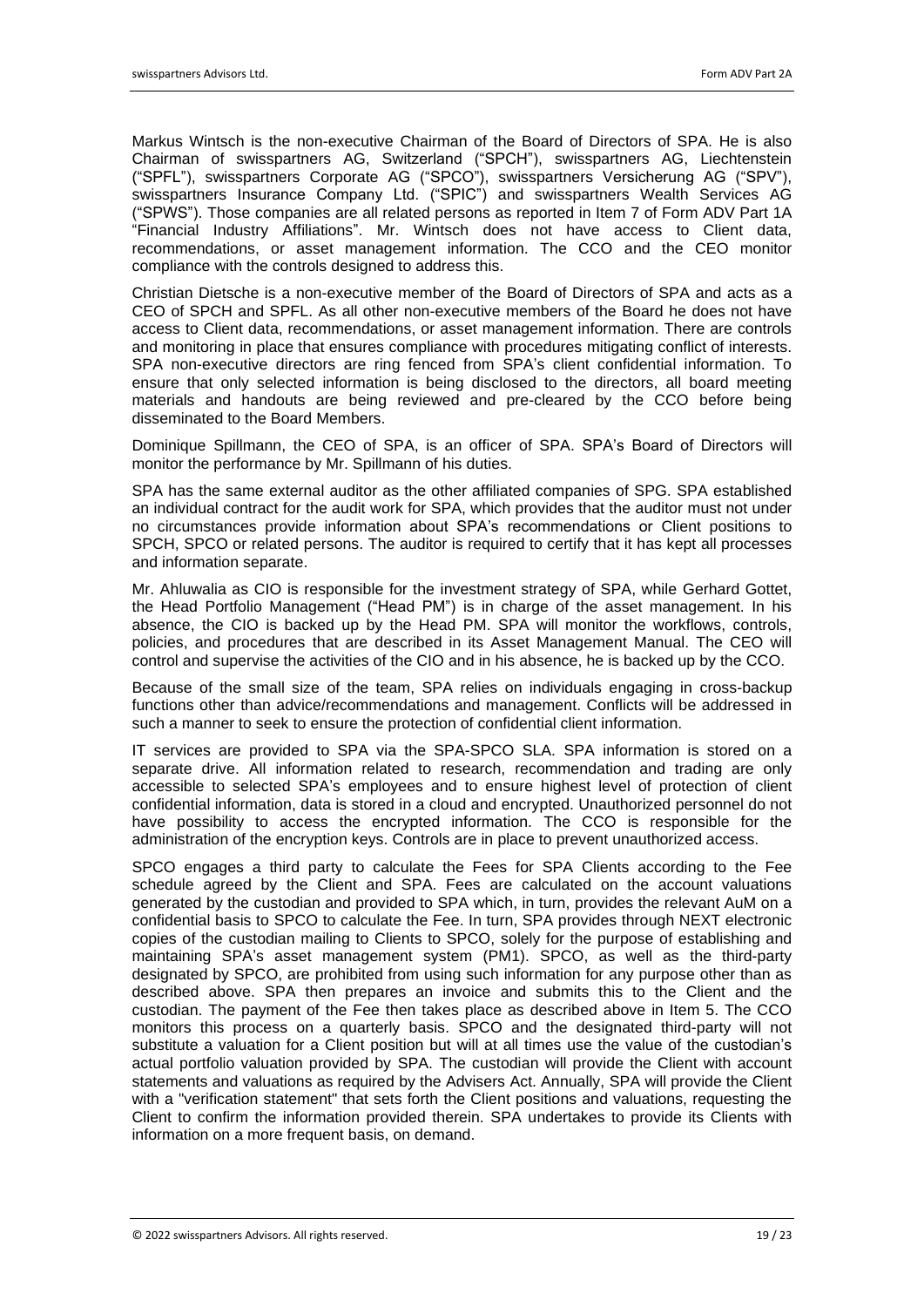# **Item 12 – Brokerage and Trading Practices**

#### **Account opening and the selection of a custodian**

The Client, not SPA, selects the custodian. SPA exercises investment discretion over Client assets held with custodians and places orders to buy or sell securities with the trading desks of the Client's custodian. In this regard, SPA is not involved in the execution of transactions, in that it has no contact with the executing broker or any involvement in trade execution and allocation.

Client must understand that, in trading in this manner, they may not achieve the lowest possible execution cost as SPA is not responsible for the actual commission rate to be charged.

#### **Soft Dollars**

We do not buy research. We do not engage in the practice of soft dollars/bundling or unbundling. There are no soft dollar agreements in place. The broker/dealer executing the trades is selected by the custodian.

#### **Best execution**

Best execution is a qualitative assessment of seeking the best execution for our Clients, bearing in mind factors such as:

- price;
- costs;
- speed:
- likelihood of execution:
- likelihood of settlement:
- size of the trade:
- nature of the trade; and
- any other factor relevant to the execution of the order.

The importance of these factors varies by trade and will be determined by reference to the characteristics of the order, the financial instrument, the execution venues on which the order can be executed, and the characteristics and categorization of the client.

When we place an order with a custodian, we require them to provide us with best execution. SPA will require custodians to confirm in writing that they have a best execution policy and set of procedures, and that they apply it to every transaction. Each custodian is required to provide relevant information to enable SPA to verify whether that firm has obtained best execution, as well as the analysis that such firm has used for its own evaluation of best execution. SPA checks at least annually with the custodians that they are in compliance with this policy, or more frequently when the situation warrants. Any exceptions that are discovered are reviewed.

#### **Aggregation and Allocation**

#### *Aggregation*

When trading for more than one Client account at a time with the same custodian, SPA will aggregate orders with respect to a security if such aggregation is consistent with our duty to obtain best execution for the various client accounts. SPA aggregates orders so that all participating client discretionary accounts benefit equally from the same execution price. The aggregation of client orders allows SPA to execute transactions in a more timely, equitable, and efficient manner. Our firm's policy is to aggregate client transactions where possible and when advantageous to clients. However, such aggregation is not mandatory and is made at SPA's full discretion.

When aggregating orders, we seek to treat all our Clients in a fair and equitable manner. No account is favored over any other Client. However, a variety of factors determine whether a specific Client may or may not participate in a particular aggregated transaction. These include,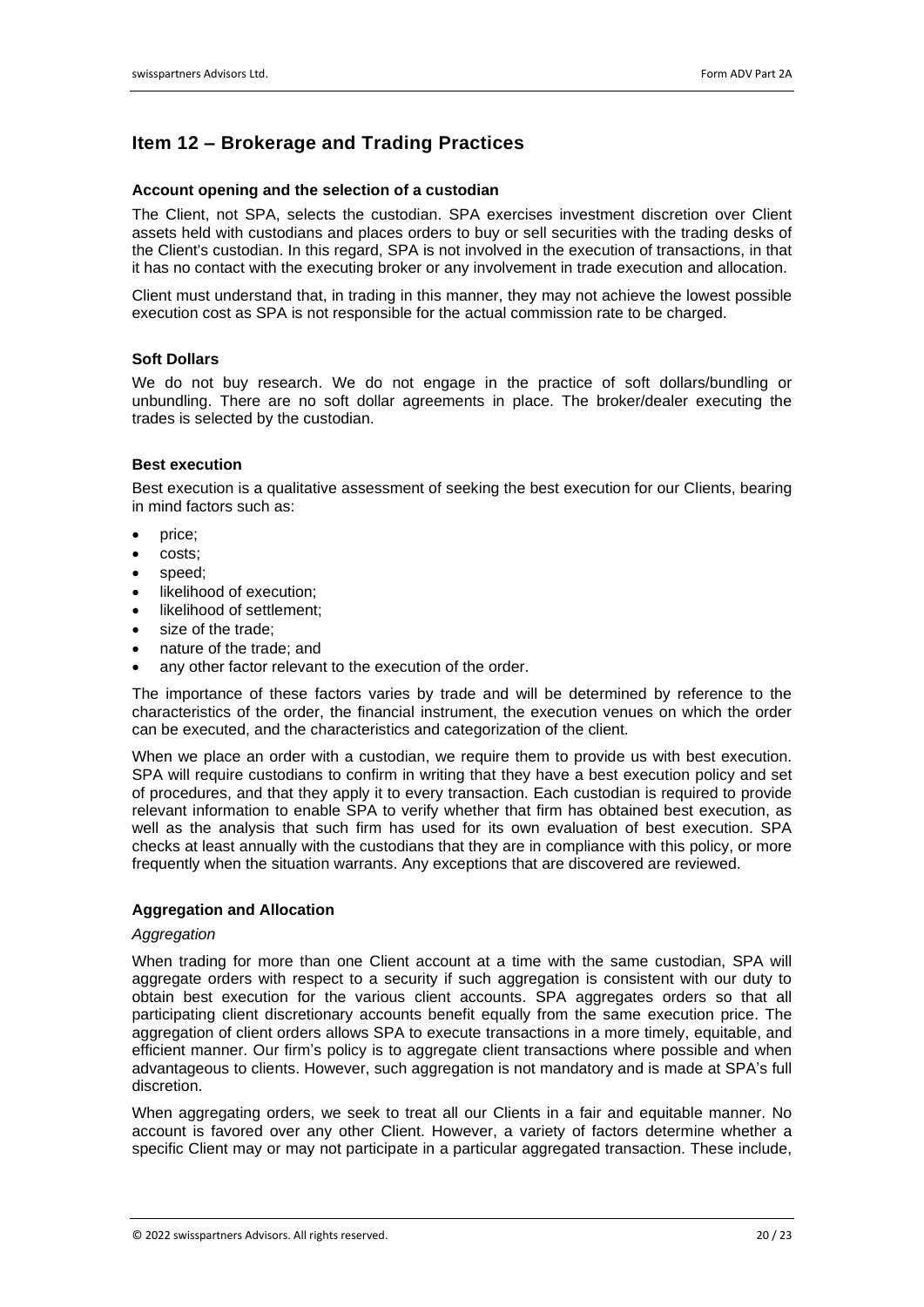but are not limited to, investment objectives and strategies, position weightings, cash availability, risk tolerance, and restrictions. Because of differences identified above, there may be differences in invested positions and securities held that may lead to security and performance dispersion among Client accounts.

#### *Allocation*

When we trade for more than one portfolio or client with a single custodian, the following guidelines are followed.

Allocations for orders for two or more portfolios or clients with a single custodian are recorded before placing the order. We do this process for all orders, with each custodian. Allocation is effected on a pro rate basis within a given strategy, subject to conditions such as cash available, strategy and individual Client requirements. Allocation is checked post-trade for consistency with pre-trade allocations and to identify any unapproved deviations.

Order priority, where orders are placed with two or more custodians, is determined on the basis of the priority going to the custodian with the largest amount of SPA Client assets held with that custodian, followed by orders being placed with smaller amounts of assets custodized.

Filled orders are allocated according to the stated pre-trade allocation. In the event of *de minimis* allocation for a partial allocation, SPA will allocate on a *pro rata* basis according to the original allocation.

We monitor aggregation, allocation and execution on all trades.

#### **Trading errors**

We have a trading errors policy. To the extent trading errors occur we seek to ensure that Clients' best interests are protected. Our policy is to resolve all trade errors within a reasonable time while ensuring that the Client is not disadvantaged, consistent with the orderly disposition (and/or acquisition) of the securities in question. Actual losses suffered by a Client account resulting from a trade error caused by us, are reimbursed by us. Gains accrue to a Client, except that we do not compensate our Clients for lost investment opportunities (e.g. failure to take advantage of investment or market improvements).

# **Item 13 – Review of Accounts**

#### **Frequency of Reviews**

At the start of a Client relationship, the CCO and the CEO review the IMA and Client details are entered in the internal CRM system, PM1. This reflects the Client's investment objectives and restrictions. The Head PM (or his designated deputy) assumes the day-to-day management of Client assets in line with the IMA. He reviews each account at least monthly or more often if deemed appropriate to determine, among other things, whether each account is appropriately positioned and whether investment objectives and policies are being followed.

On a semi-annual basis, the CCO conducts a sample review of the clients' accounts. Among other things, he monitors performance statistics and compliance with investment constraints and allocation grids for each client. Any deviation from a Client's investment profile greater than 5% (in absolute terms) are reported to the Head PM in writing. It is his responsibility to take remedial action where required and report back to the CCO.

#### **Written Reports**

SPA does not issue written Client reports. The custodian issues Client reports at least on a quarterly basis directly to the Client. SPA receives copies of those reports and monitors them. SPA brings any identified material error with financial consequences to the immediate attention of the Client and, where appropriate, to the custodian for review and rectification.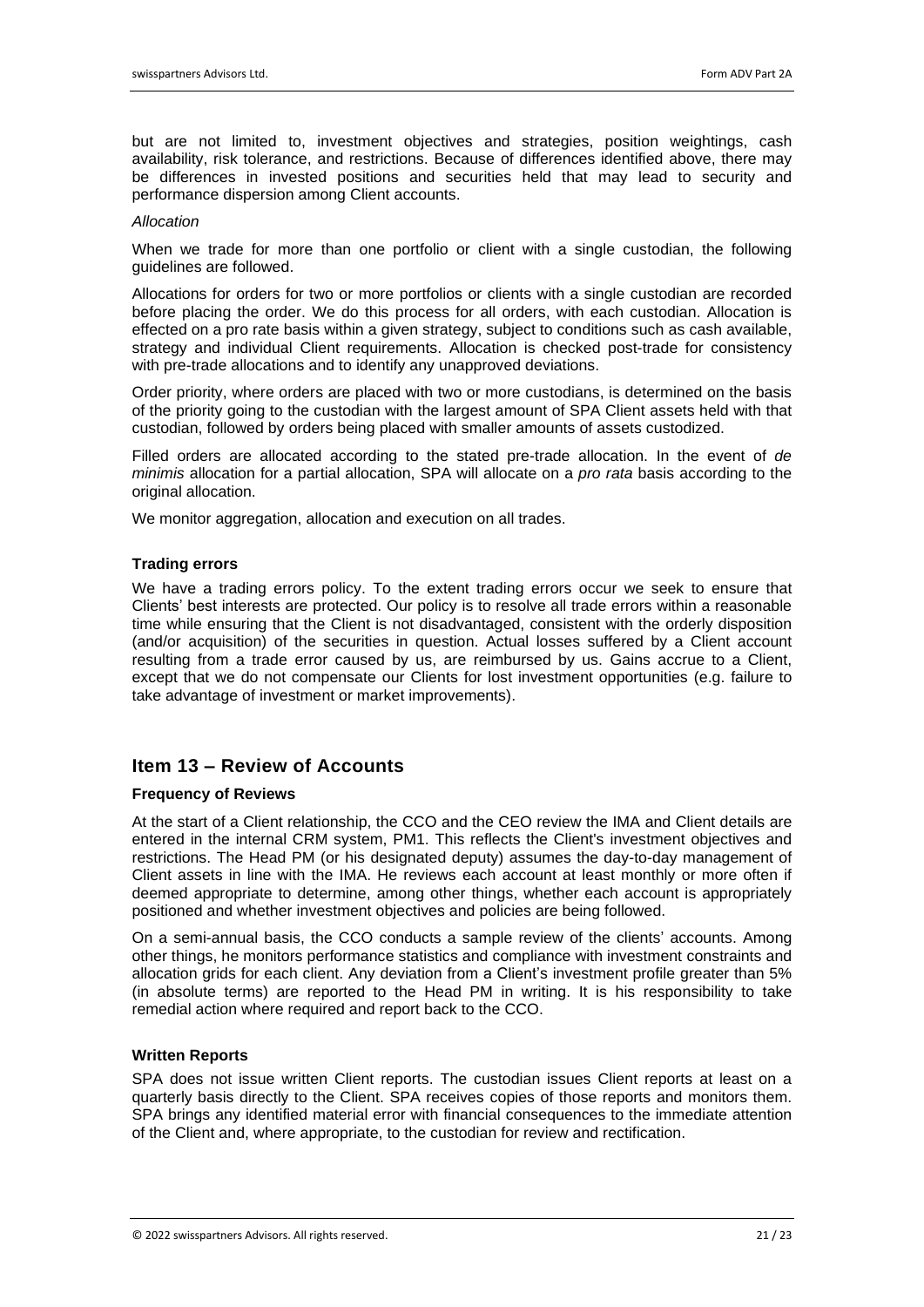# **Item 14 – Client Referrals and Other Compensation**

SPA does not receive any cash or other economic benefits from any non-Client in connection with giving advice to Clients.

We have entered into contractual arrangements with firms/individuals to solicit U.S. Clients for us. The arrangements are made in writing pursuant to Rule 206(4)-3 under the Advisers Act. This requires, among other things, that such solicitors comply with requirements of this rule and other applicable law, as well as their contract with us. Pursuant to the written agreement between SPA and the solicitor, the solicitor will provide each prospective client with a copy of SPA's Form ADV Part 2, and a disclosure document setting forth the terms of the solicitation arrangement, including the nature of the relationship between the solicitor and SPA and any fees to be paid to the solicitor.

Solicited clients do not pay higher fees than other clients due to the compensation paid to the solicitor. Other than this, SPA does not pay compensation  $-$  directly or indirectly  $-$  to external parties for Client referrals.

All such relationships are established through contracts signed by the referral agent and SPA. In the case of indirect compensation, a special Disclosure Document is signed by all affected Clients when opening an account with us.

# **Item 15 – Custody**

We do not have custody within the meaning of the Advisers Act. We do not maintain physical possession of funds or securities of any Client. Clients select commercial banks that are "qualified custodians" to serve as custodian of funds and/or securities.

All Clients receive statements of account holdings from their custodian at least on a quarterly, and in most cases on a monthly basis. SPA receives copies of such statements. Upon request we may provide Clients with additional activity details upon request.

The Client is required to consent in writing to the payment of the Fee by the custodian that are duly owed by the Client to SPA, directly from the account and upon the presentation of an invoice by SPA to the custodian stating the amount of the Fee. This is based on provisions in the custodian-client agreement that require the custodian, acting as agent for the Client, to withdraw, with the Client's approval and consent, the Fees owed by the Client to SPA, and to pay SPA. No further consent from the Client shall be required for such payment to SPA by the custodian each quarter. SPA will provide the Client with its invoice at or prior to the time that invoices are presented to the custodian.

# **Item 16 – Investment Discretion**

We are retained to manage accounts on a discretionary basis. Within a Client's specified investment objectives, restrictions, and guidelines, we determine without consultation with the Client which securities are bought or sold and the total amount of securities to be bought or sold. In exercising our investment discretion, we work according to the investment policies and guidelines that are established at the inception of the adviser-client relationship in our IMA (or as amended from time to time). In certain circumstances, Clients may also prevent certain securities from being purchased or sold for their account by setting individually defined restrictions.

# **Item 17 – Voting Client Securities**

Under the terms of its agreements with Clients, SPA does not vote proxies. This is done by the custodian of the Client in accordance with the Clients` instructions. The custodian ensures that all proxy materials are provided without delay to the Client (SPA receiving a copy of them), takes and acts on Client instructions, and keeps both SPA and the Client informed of all activities. Nevertheless, SPA may in extraordinary circumstances (e.g. insolvency) decide in the best interest of the Client to arrange proxy voting. If this is done, the Client will be properly